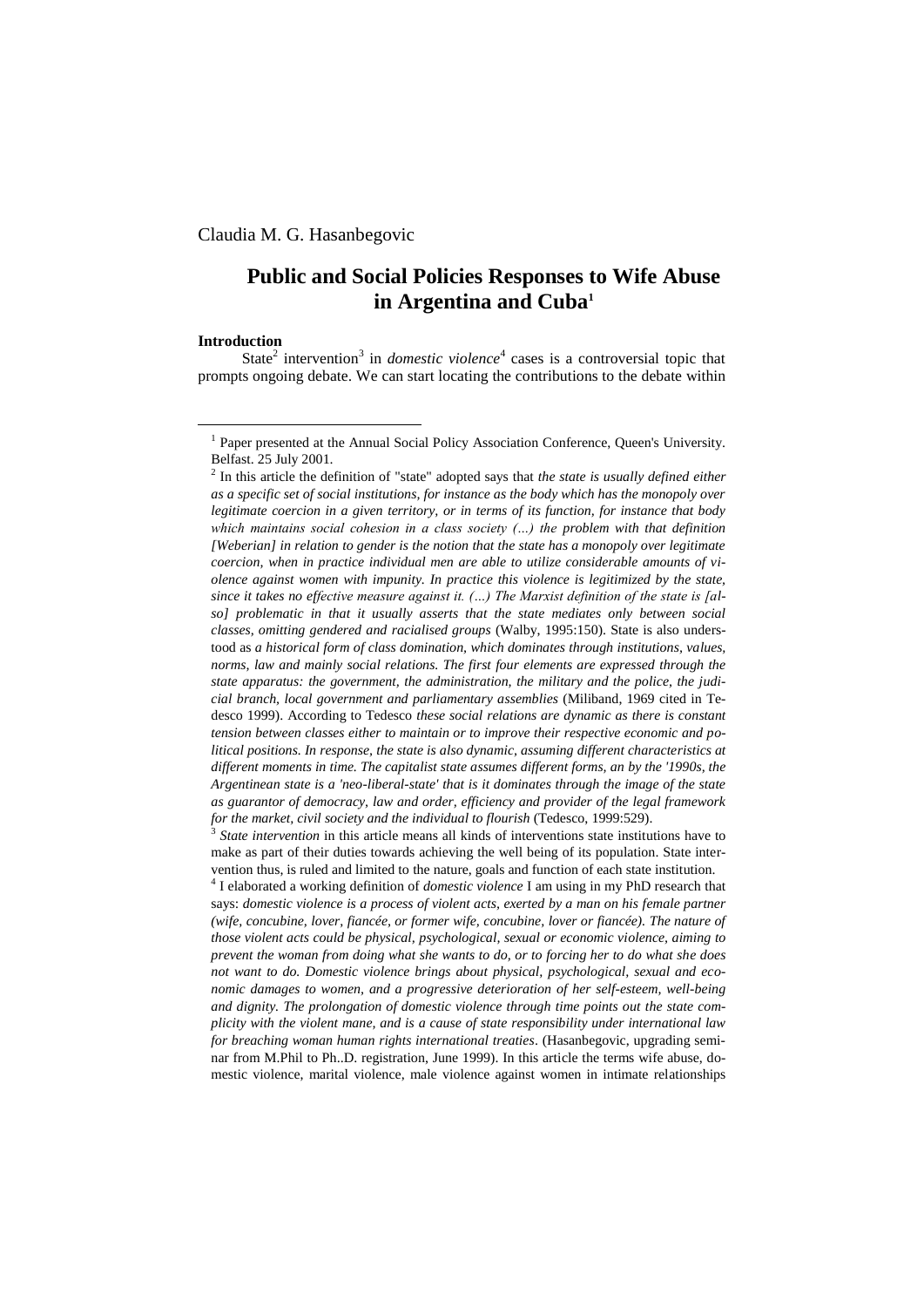the particular socio-economic-political contexts from where they emerged. i.e. the societies of Europe and the USA, where *social policy*<sup>5</sup> interventions are part of a welfare system, a "sort of safety network that the Western liberal states do with its welfare provisions" (Rai, 1996:17).

Both perspectives of the debate exclude approaches and experiences from Third World $6$  countries, where often women cannot afford to choose whether or not they want the state to intervene in their lives (Rai, 1996). The state is already too interventionist in people's lives in Third World countries, often in a brutal way. Other issues have to be considered as well, as the disadvantage economic situation, the weight of the repayment of the external debt and cultural issues and patriarchy at public policy levels conflate making responses to wife abuse in Third World countries follow different routes here than in those chosen by Anglo-Saxon societies. In many Third World countries for instance, the state intervention through the justice system may be the only way of achieving both safety and housing for a battered woman.

I suggest the crucial role of state intervention in domestic violence does not per se, affect women's lives negatively. On the contrary, when intervention is aimed at stopping violence, punishing and preventing crime and protecting women, state intervention is a form of empowerment for women (Hasanbegovic, 1999).

This article begins with a brief exploration of the current debate on women engaging with the state. Then, it moves on to offer primary data from *agents of the state*<sup>7</sup>, in Argentina and Cuba, to explore the relationship between domestic violence and the state from their perspective. Different forms of social and public policy interventions will be investigated in the data. Finally, the article concludes with a comparison of both forms of response, locating this piece of work within the current Anglo-Saxon debate on women engaging with the state (Schneider, 2000), and the law (Lewis et. al. 2001).

1

are used exchangeable to indicate the process of male violence against women mentioned before.

<sup>5</sup> *Social policy* is defined as *the deliberated intervention by the state to redistribute resources amongst its citizens so as to achieve a welfare objective. A welfare system is defined as the range of institutions that together determine the welfare of citizens. Amongst these are the family and the community networks in which it exists, the market, the charitable and voluntary sectors, and the social services and benefits provided by the state* (Baldock, 1999: pp. XXI).

<sup>&</sup>lt;sup>6</sup> Third World countries are commonly understood not only as those countries, which are characterized by underdevelopment.

<sup>7</sup> I name *agents of the state* to refer to those professional I interviewed in Buenos Aires and Havana, whose professional duties are laid out by the statutory law. While doctors, lawyers could become also state employees when they work in state institutions and received a wage paid by the state, judges and police officers are always state employees. Those professionals interviewed all them, except for the Argentinean and Cuban lawyers, are all state employees too. Still, lawyers carry out their work as helpers of the justice system assisting the state to investigate breaches to the law and bring about justice.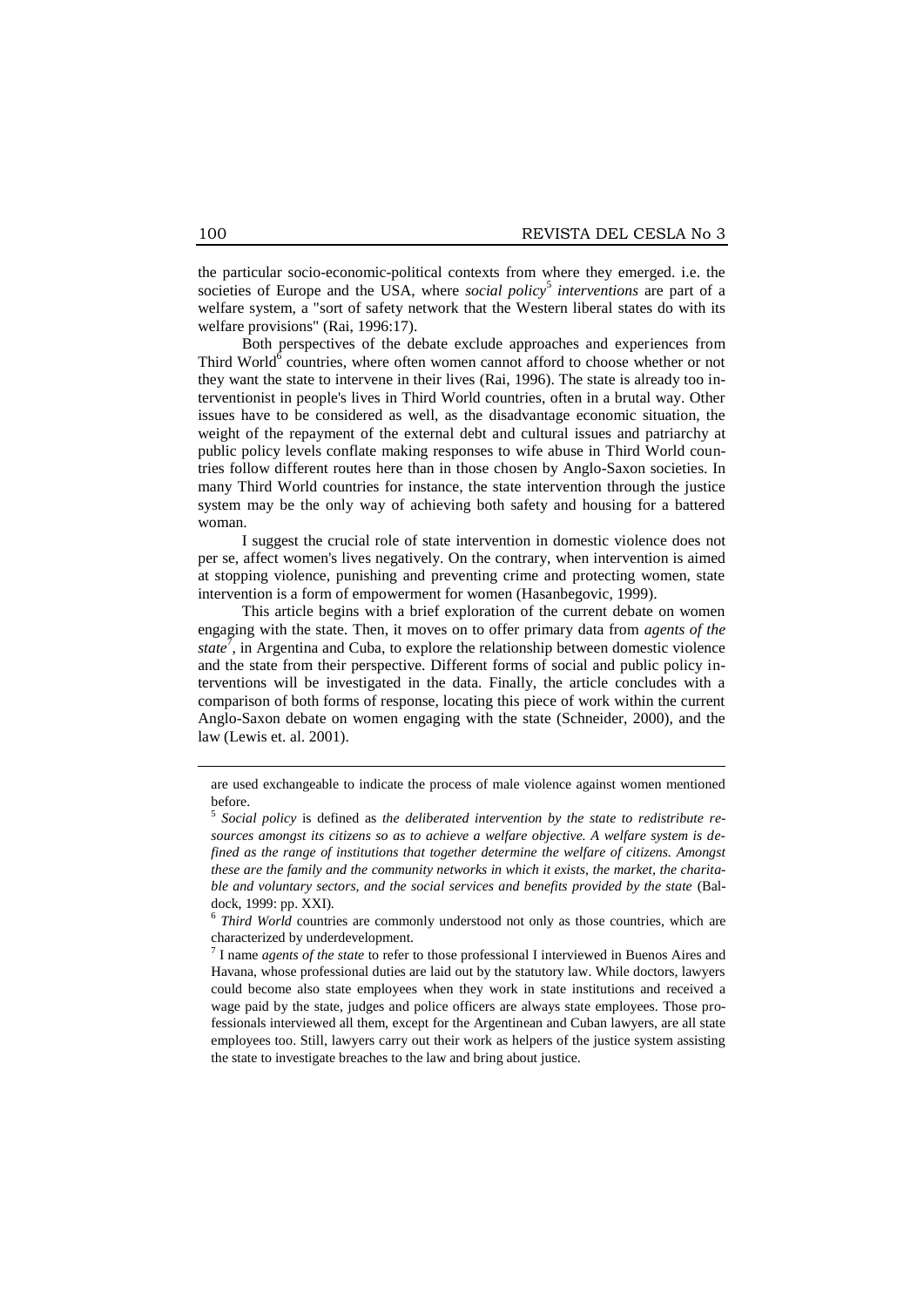Argentina and Cuba, both Third World countries, find themselves immersed in an acute economic crisis, which I cannot explore in this work because of lack of space. Their social policy responses have been hindered or even dismissed as a consequence of the economic adjustment of their national economies to the new international context shaped by globalization (Caño Secade, 1997; Pearson, 1997; Montreal, 1999; Tedesco, 1999b, World Bank 2000). In both countries organizations belonging to the civil society<sup>8</sup>, [one capitalist and the other one, socialist civil society] acquired a changing and relevant role in providing forms of welfare for the population. In Argentina the strengthen of the civil society is related to the experience of resistance against the military dictatorships (Azcuy Henríquez, 1995; Valdés, 1997), and in Cuba, although it emerged as socialist civil society with the Cuban revolution (1959), new organizations were incorporated during the '90s. That was a consequence of the economic transition. (Pearson, 1997; Dilla, 1999; Basail Rodríguez, 1999).

In terms of domestic violence, it may be impossible to offer a true picture of the scale of the phenomenon in Argentina and Cuba. Lack of representative studies and statistics are a recognized problem in both countries (Rodríguez, 1998; Rodríguez and Motta, 2001; Proveyer, 1999) and addressed by the United Nations Special Reporter on Violence Against Women to each of them (UN, 8/2/00; UN, 10/3/99). Thus, the present piece of work expects to contribute to a better understanding of the dynamics of domestic violence and the state response in these countries.

# **1. Current debate on women engaging with the state: state intervention on domestic violence cases**

The definition of state adopted in this article is that

<u>.</u>

*the state is usually defined either as a specific set of social institutions, for instance as the body which has the monopoly over legitimate coercion in a given terri-*

<sup>8</sup> The concept of *civil society* I used in this article belongs to Antonio Gramsci. Gramsci says that *the "civil society" is the ensemble of organisms commonly called "private", and that of "political society" or "the state". These two levels correspond on the one hand to the function of "hegemony" which the dominant group exercises throughout society and on the other hand to that of "direct domination" or command exercised through the state and juridical government* (Gramsci, 1971:12-13). For Gramsci*, the Church is in fact an element of diminishing importance within civil society* though (Gramsci, 1971: 245). Nevertheless, Gramsci also provides the seeds for understanding what Cubans intellectuals named the "socialist civil society" (Dilla, 1999:32; Azcuy Henríquez, 1995). Gramsci states that*: the assertion that the state can be identified with individuals (the individuals as a social group), as an element of active culture (i.e. as a movement to create a new civilization, a new type of man and of citizen), must serve to determine the will to construct within the husk of political society a complex and well-articulated civil society, in which the individual can govern himself without his self-government- thereby entering into conflict with political society, but rather becoming its normal continuation, its organic complement* (Gramsci, 1971:268).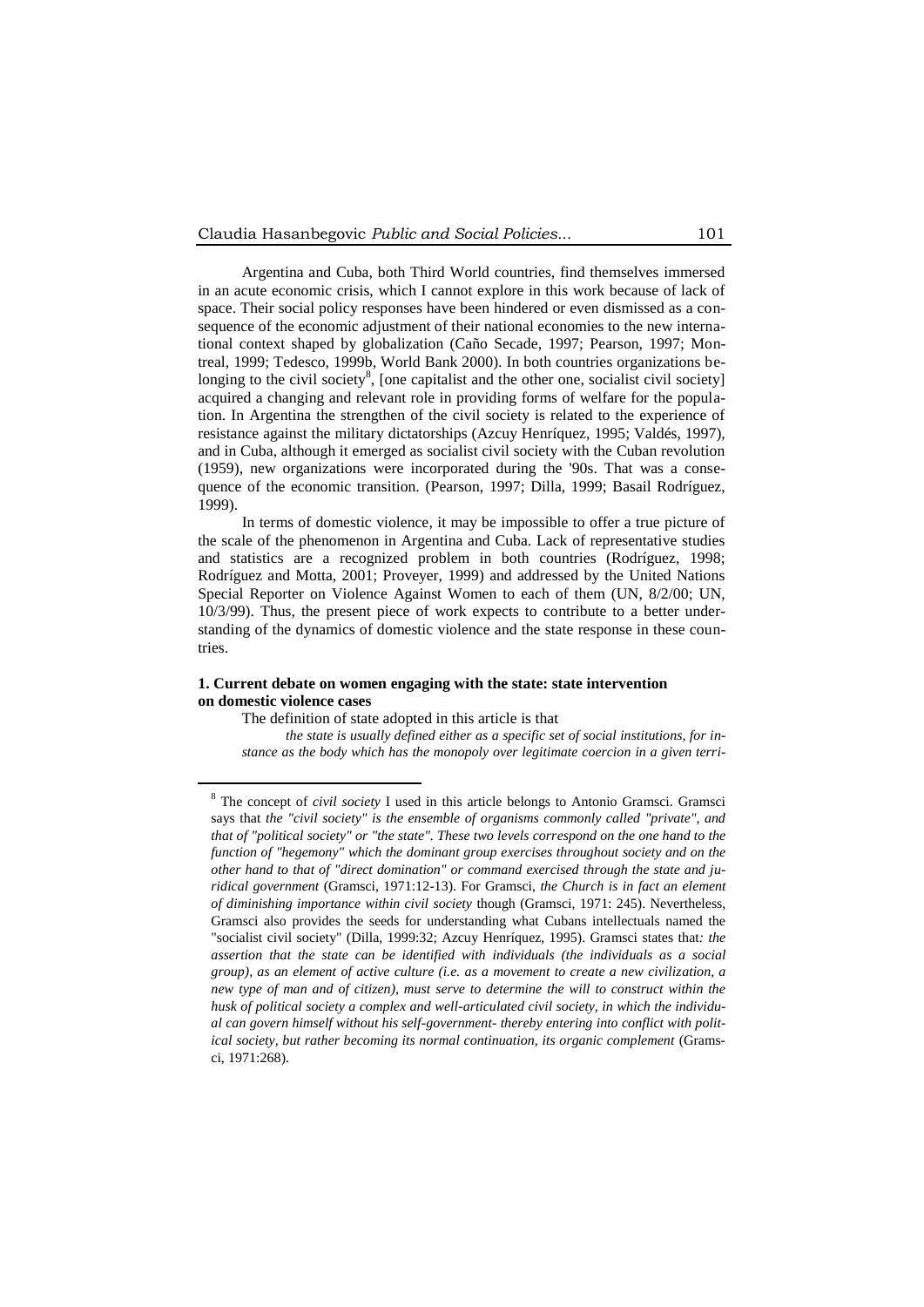*tory, or in terms of its function, for instance that body which maintains social cohesion in a class society (…) the problem with that definition [Weberian] in relation to gender is the notion that the state has a monopoly over legitimate coercion, when in practice individual men are able to utilize considerable amounts of violence against women with impunity. In practice this violence is legitimized by the state, since it takes no effective measure against it. (…) The Marxist definition of the state is [also] problematic in that it usually asserts that the state mediates only between social classes, omitting gendered and racialised groups*

(Walby, 1995:150)

#### The state is also understood as

*a historical form of class domination, which dominates through institutions, values, norms, law and mainly social relations. The first four elements are expressed through the state apparatus: the government, the administration, the military and the police, the judicial branch, local government and parliamentary assemblies.* 

#### According to Tedesco

(Miliband, 1969 cited in Tedesco 1999)

*these social relations are dynamic as there is constant tension between classes either to maintain or to improve their respective economic and political positions. In response, the state is also dynamic, assuming different characteristics at different moments in time. The capitalist state assumes different forms, and by the '1990s, the Argentinean state is a "neo-liberal-state" that is it dominates through the image of the state as guarantor of democracy, law and order, efficiency and provider of the legal framework for the market, civil society and the individual to flourish"* 

(Tedesco, 1999:529).

#### Yuval-Davis sees the state as a

*body of institutions which are centrally organized around the intentionality of control with a given apparatus of enforcement at its command and basis. Coercion and repression are then to be seen both as forms of control and as a back up.*

#### (Yuval-Davis, 1989:5)

She also points out that citizenship is a central concept to analyze the relationship between women and the state, a notion, which far from being genderneutral constructs men, and women differently. Citizenship, Yuval-Davis says, does not adequately encapsulate the relations of control and negotiation that take place in a number of different arenas of social life. I suggest that exploring the state response to domestic violence offers an excellent lens from which to analyze citizenship. This could illuminate relations between state and women, negotiations and control in the specific area of private life in its intersection with public life.

Civil and political citizenship incorporate those rights and liberties that individuals posses against the state, whereas social citizenship refers to rights or entitlements individuals may claim from the state. Rights to life, personal security, liberty and freedom of expression are rights women who survive male violence in their intimate lives need to have warranted by the state. Where shall we locate the rights battered women have to claim against the state in those countries where social citizenship is weak?

#### Marques-Pereira suggests

*the situation is less simple than it appears, particularly in Latin America. (…) We would surely consider the fundamental right to life, a basic civil right, undermined*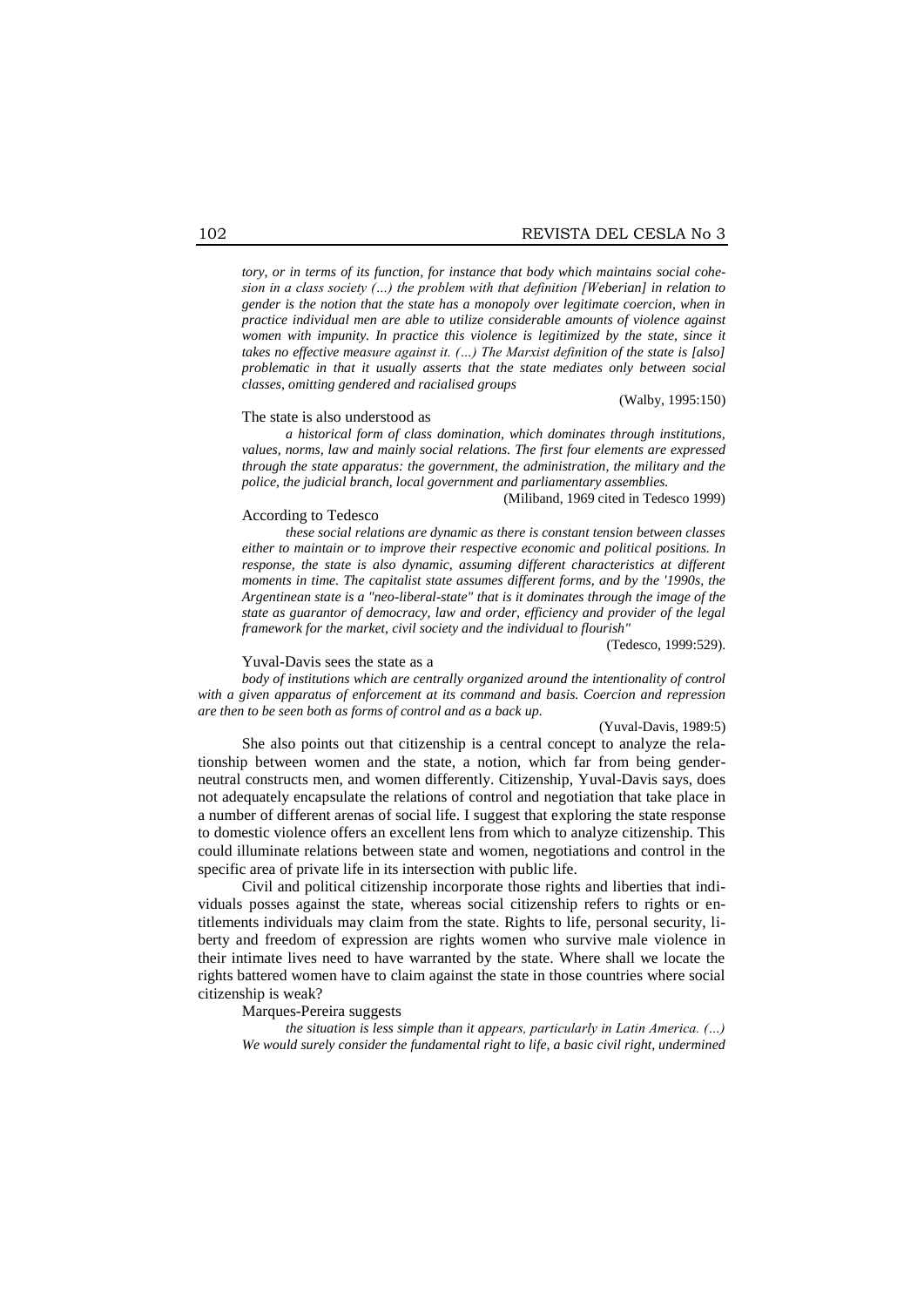*by domestic violence and sexual violence, yet these matters are usually considered to fall within the domain of social policy, and therefore, social citizenship* 

(Marques-Pereira, 1998:215) I anticipate that in those countries where social policy provisions are not in place or they are insufficient, claiming political and civil rights against the state to force it to guarantee women's freedom and safety could be a form of public and social policy. Thus form of state intervention could be seen as "criminalisation of domestic violence". However, domestic violence is a crime and a violation of human rights ruled by international conventions (UN 1993a, 1993b, 1996). Therefore, the state's intervention in this phenomenon is at stake.

# 1.1 In the United States

1

In the United States, Schneider says that:

*far more important and more challenging -than criminalisation of domestic violence- is the need for provision of state and state-supported resources to deal with the "real" (sic) problems that battered women face - child care, shelters, welfare, work, and workplace violence- and thus make it possible for women to have the economic and social independence that is a prerequisite to women's freedom from abuse.* (Schneider, 2000: 197)

This statement is problematic. Firstly, because Schneider argues that the "real" problems of women surviving domestic violence are the material vulnerabilities that not only battered women, but also many women have to face in society due to the sexual division of labour. Schneider appears to depart from a theoretical point of view without sufficient empirical evidence. For women in a domestic violence situation, stopping the violence is the most basic and urgent to keep alive, and then to think about the other problems they may have (Hasanbegovic, 2000; Mafalda, 1997).

Schneider put stress on the material basis of women's emancipation, which, although it is part of the picture, does not account for domestic violence in middle and upper social classes. Even in cases where women are emancipated, they could be hostages in their own homes and be not able to flee to a shelter (Hasanbegovic, 1999b). Male violence, in the view of all the battered women I have been talking to and assisting in the past 12 years is the main problem and their priority is to achieve a life free from violence.

That does not mean I deny or underestimate the role that state's social provisions play in empowering battered women. However, to reduce women's rights from the state to social rights is to forget the crucial role of the state in controlling crime in society. In fact, this position seems rooted in the idea of domestic violence as a social problem but not as a crime.

An example of what happens when the role of the state in warranting personal safety is blurred is given in the Benavidez case in the United States<sup>9</sup>. Miccio reflects on that case saying

<sup>&</sup>lt;sup>9</sup> In the Benavídez case the issue of police duty to protect and prevent further domestic violence crime was discussed, and the courts found that the police did not owe the victim a duty of care. Characterizing the incident as a case of nonfeasance, the courts held that ab-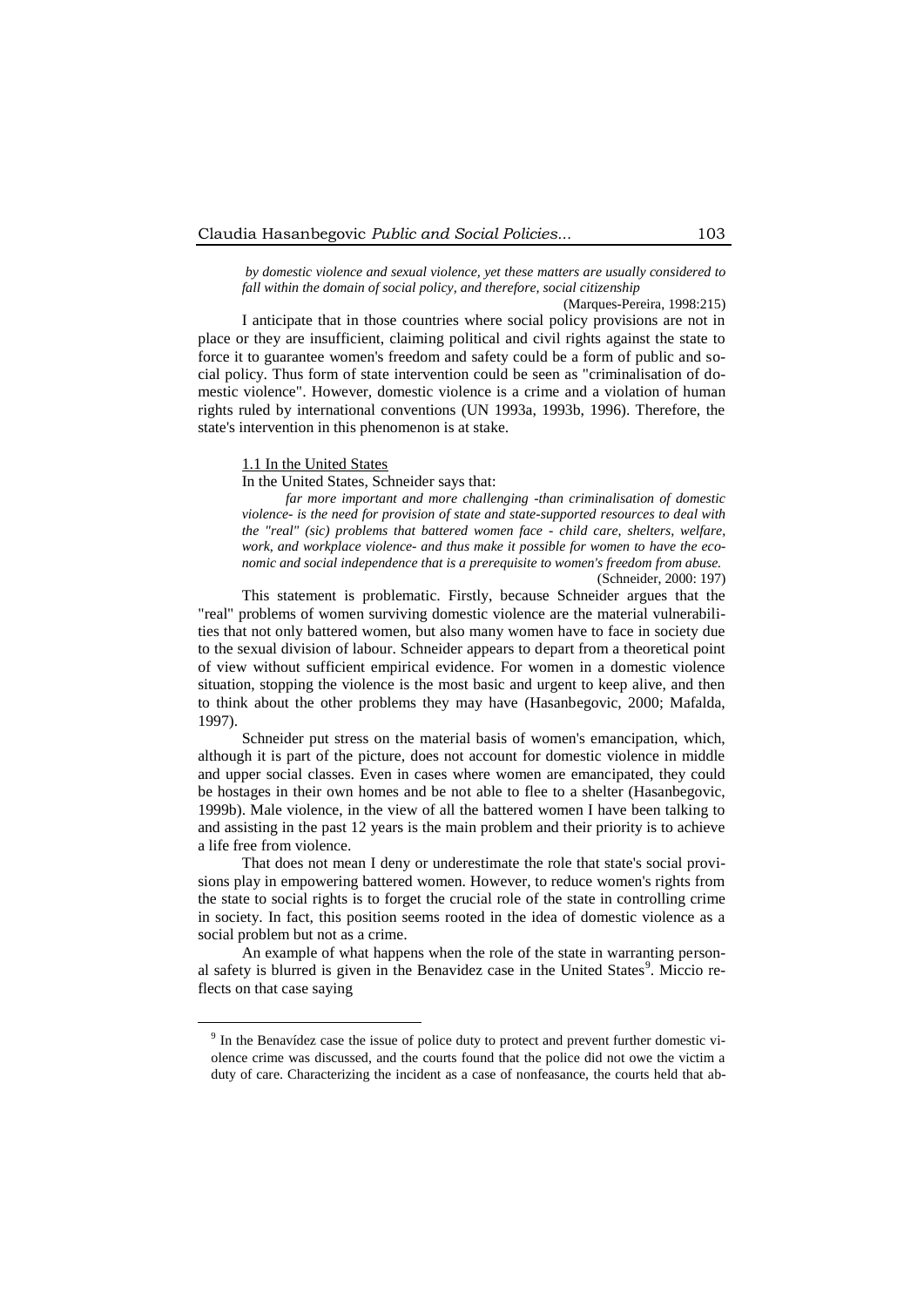*the police and the private citizen are held to the same standard. Just as there is no obligation on the part of the private citizen to save a drowning person, there is no duty on the part of the police to rescue*.

(Miccio, 2000:142)

#### Miccio concludes that

*the Supreme Court -of the USA- has reinscribed conceptions of individual rights, of state responsibility and of constitutional protection so as to distance battered women from protection. We are left bare…To live in a world where violence against women by intimate partners flourishes because of state action is unacceptable* (Miccio, 2000:172).

In this case, it seems as though the lack of state intervention was disempowering for battered women.

In all the issues surrounding the debate about feminism engaging with the state and the value of mandatory arrest for struggling against domestic violence, there is a core idea belonging to the USA society: the promise of an "autonomous liberal legal self" (Merry in Schneider, 2001:188). This autonomous liberal legal self does not seem to apply to the human and material realities of many women in domestic violence situations: personal autonomy is undermined by domestic violence.

Schneider maintains that many feminists saw battering as the product of patriarchy, as male control over women, whilst they also saw the role of the state as maintaining, enforcing and legitimizing male violence against women, not remedying it. Departing from those views, the movement developed shelters, safe houses, and alternative institutions. However, as the women's movement developed, the engagement with the state, Schneider argues -particularly in the form of accepting subsidies and funding- became unavoidable. The discourses also developed and transformed, and whilst domestic violence moved from the margin to the legislative agenda of every state in the USA, feminist liberatory discourse challenging patriarchy and female dependency, which shaped this work, has been replaced by discourse emphasizing crime control (Schneider, 2000).

Some of these changes are the "mandatory arrest and no-drop policies". Schneider says that although these policies are recognized as at best imperfect solutions to domestic violence because of the extreme risk to women's autonomy, studies regarding the effectiveness of mandatory prosecution are inconclusive: there are both those in favour and those opposed to it. The rationales for criminalisation generally, and mandatory arrest in particular is deterrence and the importance of encouraging a more public response to domestic violence: a clear statement that assault in intimate relationships will be treated in the same way as assault by strangers.

Those in favour of "mandatory prosecution and no-drop", view them first and foremost as furthering the proper roles of the state and prosecutor in domestic vi-

1

sent a special relationship between the police and the putative victims, Adela Benavídez could not expect protection from the police (Miccio, 2000:141) However, the "special relation" the victim needed was adequate prevention of further harm which the police did not care. The article which discussed the Benavídez case follows to explore the creation of duty and sustains that under *the doctrine of public duty, the duty of protection is owed to the public generally, there is no particularized duty of care allocated to individuals.*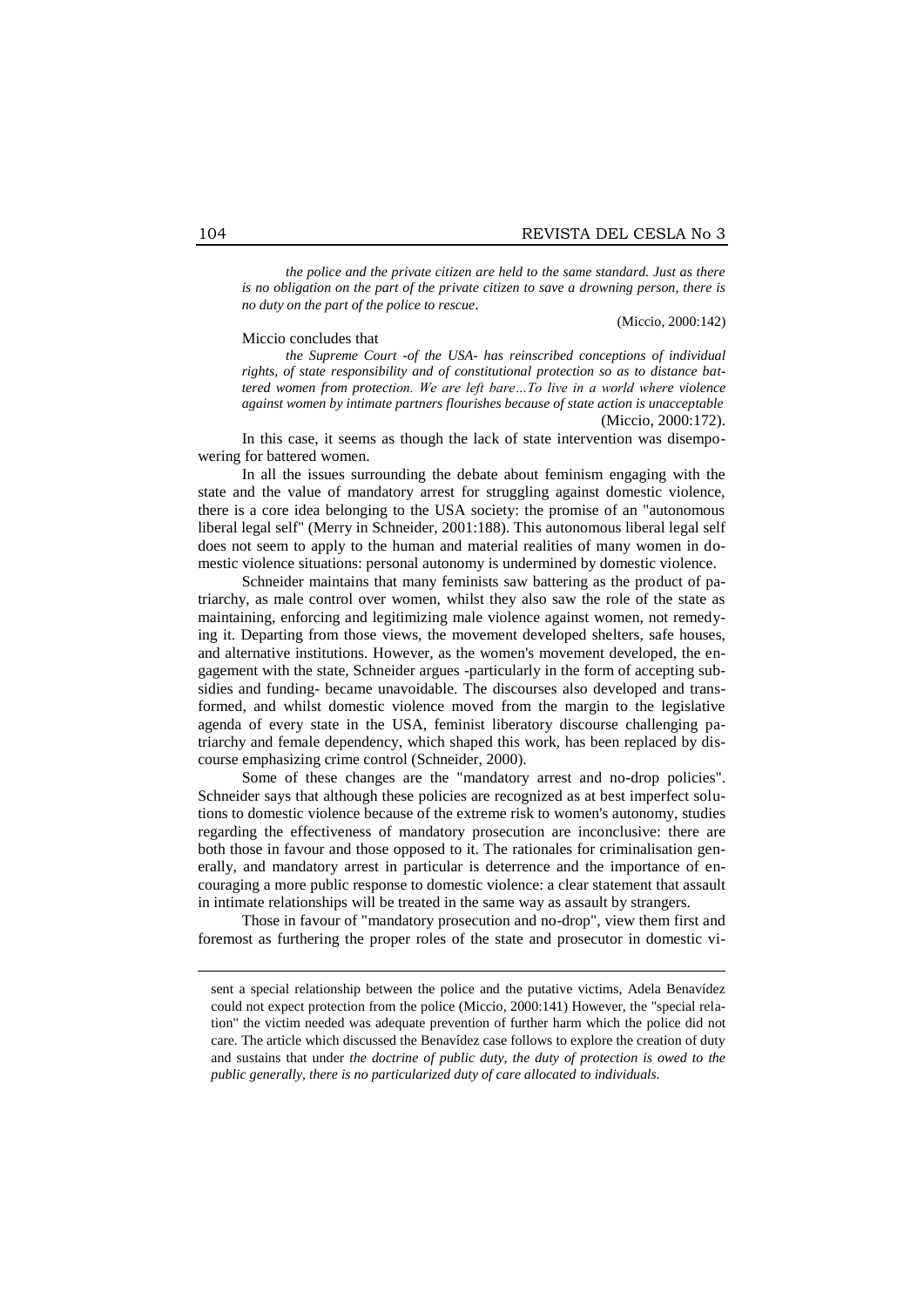olence cases. A prosecutor's "client" is the state, not the victim. The decision whether to begin proceedings against a crime should not rest with the victims but with the state. Because domestic violence affects society as a whole, and not just the victim of abuse, it concerns public safety and the protection of children. Nevertheless, since women are citizens, the state owes them a form of intervention, which is empowering of their rights.

Secondly, proponents maintain that this approach protects victims because it removes the pressure exerted by a batterer to drop the case it relieves the victims of making this decision and puts it on the shoulders of the state, where it belongs. Moreover, even though forcing a victim to participate in a trial violates her autonomy, those who support mandatory prosecution and no-drop argue that this loss of autonomy cannot be equated with the loss of autonomy and harm that results from battering and violence (Schneider, 2000). Still, these assumptions suggest that participating in trials would violate any citizen's autonomy; and that does not seem to be the problem for society in general.

Thirdly, these policies tell the batterer that violent conduct and abuse are criminal and unacceptable, and that incarceration is an appropriate sanction.

Critics of these policies argue that they are paternalistic and "essentialise" women's experiences by presuming that society knows what is right for all women; they "revictimise" women by subjecting them to further coercion at the hands of the state; they increase the risk of retaliation against the victim by the batterer; and, finally, they disempower women by taking their autonomy away from them. In addition, critics suggest that additional state interference into a battered woman's life can hardly be described as liberating. If arrest leads to automatic prosecution, women will be less likely to call the police for help. In theory, "the ideal model for state intervention proposed by battered women's advocates has been a "coordinated community response", but the ideal is rarely met by the reality" (Schneider, 2000: 187). However, debates in the USA, the idea of citizenship seems missing. Considering that citizens (women and men) subject themselves to the state in exchange for protection and justice (as a basic social contract) criticisms about the disempowering effect of women's participation in trials could be extended to all citizens.

Within the context mentioned above I suggest that: a) the state's intervention in controlling crime could be negative when women as citizens are not treated on an equal footing to men. b) Ideas about women's autonomy and personal liberty cannot be generalized to all "women" in the world, because "women" are constructed differently, in particular socio-economic-political-historical contexts. c) Although it is true that the state is patriarchal in most countries in the world that does not imply that "all states" have an identical degree of oppression for their female citizens. d) Finally, it could be suggested that the debate on feminists engaging with the state in the United States seems to go beyond the issue of individuals" autonomies being jeopardized by too invasive a state. State intervention appears as a complex cultural, historical, ideological matter that unmasks the state's gender nature and its relation with its citizens. In the USA debate two elements seem absent. The first one is that women are citizens, and consequently their relationship with the state is almost unavoidable. The missing element is that domestic violence is a crime and consequent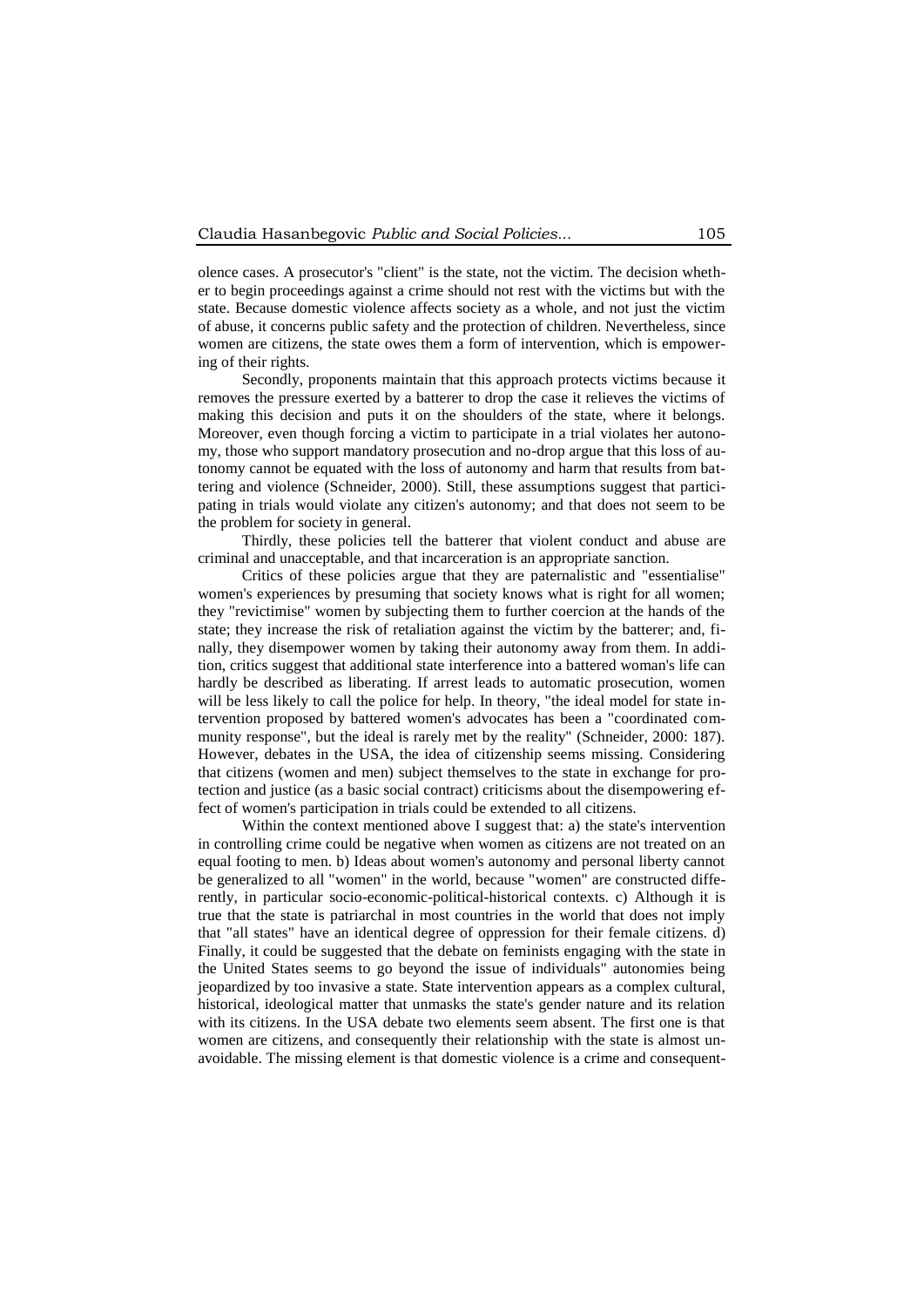ly the state has to intervene to control and prevent this kind of crime. If the state does not fulfill its duties to guarantee a life free from violence for its female citizens, one of those alternative arenas of struggle could be the accountability of the state for breaching international human rights treaties known in International Law with the name of "state responsibility".

## 1.2 In the United Kingdom

Lewis, the Dobashes, and Cavanagh (2001) take up the main streams of the Anglo-Saxon debate about the value that the law has for domestic violence. They identify various perspectives of the law: law as a form of social control, views of those who prefer the state to abstain from intervention, feminist movement pursuing legal reform, feminist movement who propose a participation of the community in the process of imparting justice, and the rehabilitation of men who abuse. These scholars suggest that these approaches have not usually come into direct conflict, but they have all contributed to debates about domestic violence.

Some of these streams suggest Lewis et al, have advanced our understanding and analyzing of this problem, making it as a manifestation of both gender inequality and the state's approach to offenders and victims. While the research about domestic violence and the justice system has been driven by the question "what works?" (e.g. through outcomes of legal intervention rather than in the process).

Lewis et al sustain that "drawing on empirical evidence and informed theoretical debate, we contend that the law, both civil and criminal, has a positive role to play with respect to abusers, abused women and the community at large". (Lewis et. Al. 2001: 23). These authors emphasize the long list of attempts to "divert" violence against women away from the justice system and into the hands of others. All such attempts, in one way or another, have been characterized by a failure to control men and eliminate their violent offending behaviour in ways that can be sustained over time. However, since the overwhelming majority of violent men do not define the violence as a problem and do not present themselves to agencies to effect personal change, holding them accountable for their violent behaviour and for its elimination means that they are brought into the nexus of the justice system. Lewis et al conclude that arrest is the first step, but "accumulating evidence suggest that the greatest prospect for eliminating violence and abuse are associated with criminal justice responses which incorporate surveillance and control and include rehabilitation programs with an explicit focus on the violent behaviour and supporting beliefs" (Lewis et. al. 2001: 124).

Lewis et. al. conclude their analysis by proposing a model of intervention in domestic violence that stresses efficiency in dealing with domestic violence. While that seems sensible, however, the question remains whether their model is feasible for Third World countries. The main problem in having efficient intervention of the state in stopping, controlling and preventing domestic violence is, I suggest the level of state's gender corruption: in other words, the level of patriarchy that the agents of the state display through enforcing state's law.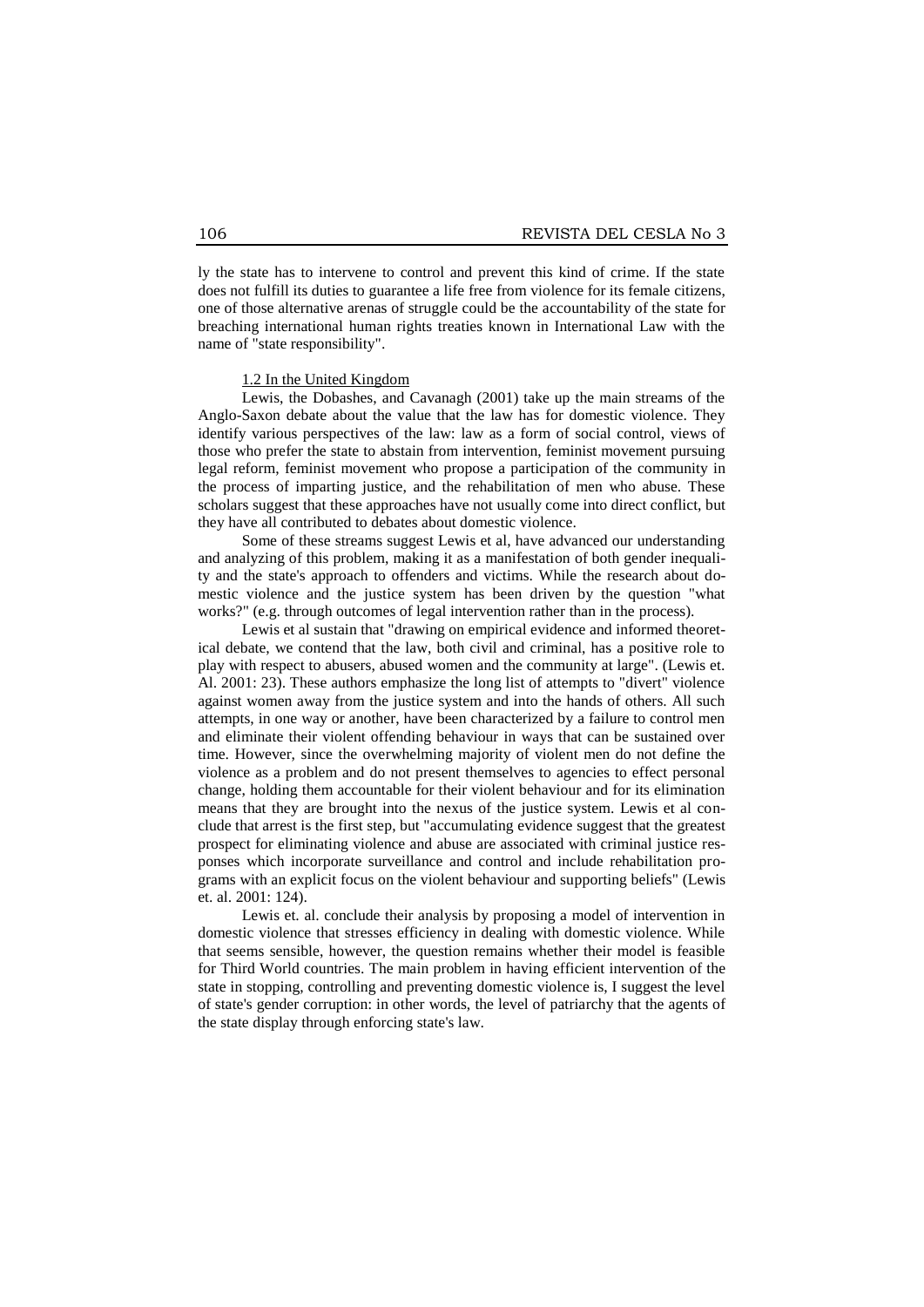#### 1.3 In Third World countries

Rai criticizes the Western feminist debate on women engaging with the state by saying that much "Western feminist state theory has largely ignored the experiences of Third World women under the post-colonialist state. The assumptions made are Western-centered but the theorizing takes on a universalizing language". (Rai, 1996:5) This author asserts that the question of whether women should "deal" with the state is actually a decision that women in Third World countries are not in a position to make. What feminist debate must be concerned with, Rai argues, is with women struggling against the Third World state, that is the process by which they may take control over their lives.

Rai seems to assume that any Third World state is an enemy for its female citizens, but what it is suggested is not the case in Cuba. Cuban women do not seem to see their state as their enemy (Guillar Limonta, 1999; Arés Muzio, 1999, Aguilar, 1994). Furthermore, in terms of the Cuban state response to domestic violence response, it is suggested that the Cuban state presents a lesser degree of patriarchy, and this gives a source of empowerment for battered woman (Hasanbegovic, 2001a, 2001b).

Rai also quotes Alvarez, who wrote about the Brazilian context: "feminists should neither dismiss the state as the ultimate mechanism of male social control nor embrace it as the ultimate vehicle for gender-based social change. Rather, under different political regimes and at distinct historical conjunctures, the state is potentially a mechanism either for social change or social control in women's lives" (Alvarez, 1990: 273 in Rai, 1996: 12)

Underlying Rai and Alvarez's approaches lies on the idea of women as "noncitizens", probably as a mirror of a reality where women's are treated as "noncitizens" by their states. This perspective, although similar to that of the USA feminist position indicated above, could be rooted in a long experience of military dictatorships and state terrorism in Third World countries. Those kinds of experiences were marked by state violation of democratic institutions and "citizens" rights. Additionally, it is suggested that military dictatorships reinforced patriarchy (Hollander, 1996, Hasanbegovic, 1997). So, it could be said that the struggle of Third World women against oppression has a twofold obstacle: patriarchy and authoritarianism. It seems as though the idea of claiming human rights, and civil rights against the state in countries like Argentina has been born out of these experiences and is associated with responses to domestic violence, (Hasanbegovic, 1998a, Amado, 1996).

I suggest that improving women's lives requires the transformation of state patriarchy into a non-patriarchal state. All international human rights treaties offer the legal tools for achieving this goal. States are accountable for breaches of international human rights treaties under international law, as guarantors of women's human rights in their societies. I suggest, therefore, that rather than debating the issue of women's engagement with the state, the women's movement in general should pursue certain states" accountability for breaching human rights treaties.

Marques-Pereira, after exploring the current socio-economic and political Latin American context where women live, states

*women's relationship to the state is now absolutely crucial. As such, it is worth noting that they have never been simply clients of social programs or objects of*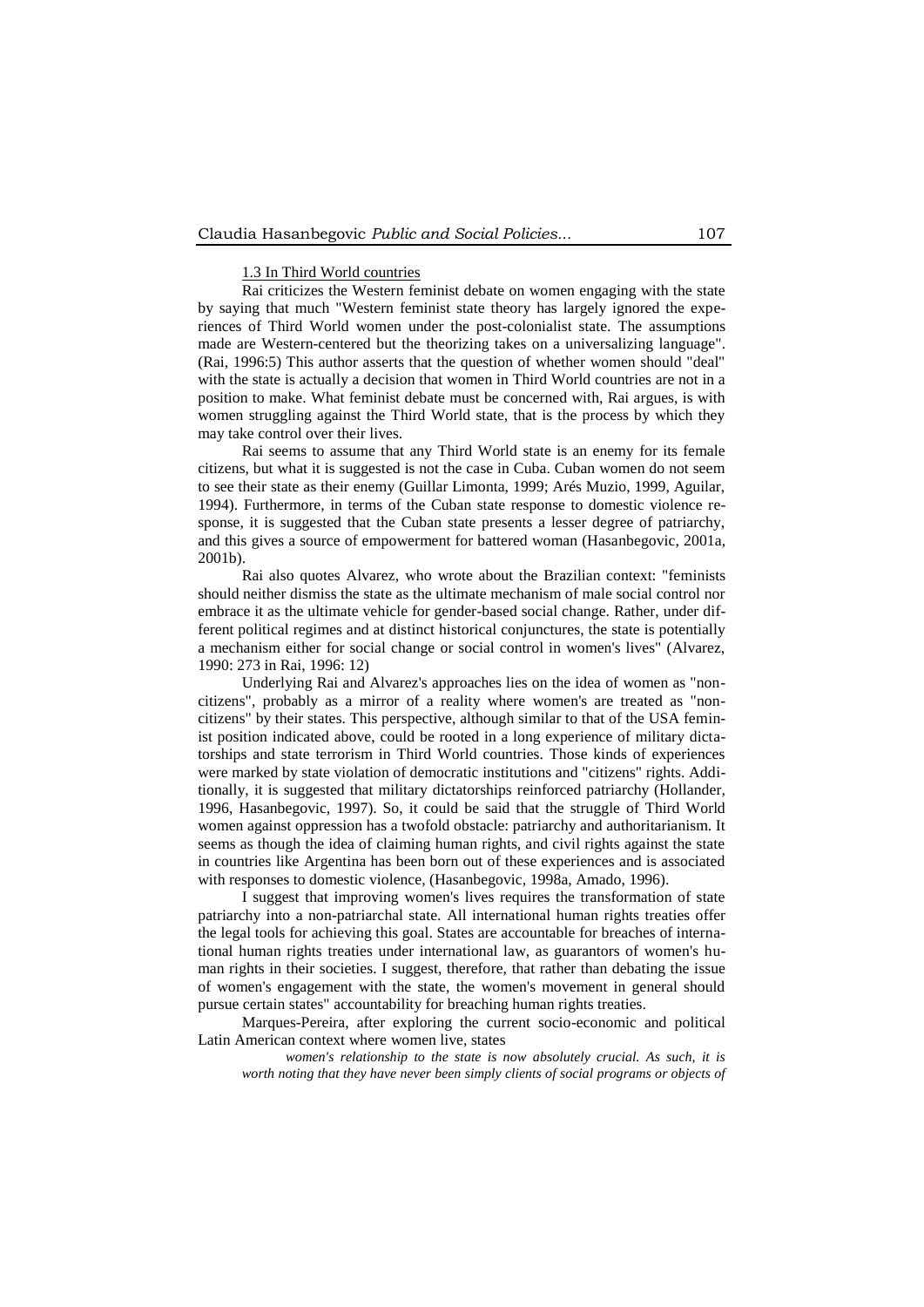*social policies either. Women have also pressured the state for institutional reforms, and they have had some successes.*

(Marques-Pereira, 1998: 220)

The expression "Third World countries" is too ambiguous and broad for tackling the particularities of each one of the many countries included in this category. Regarding Argentina and Cuba, it could be said that while Argentina seems to share the features of many other Latin American countries, Cuba does not. In Argentina, the women's movement developed in three dimensions - as was the case in other Latin American countries:

*There is a feminist movement which makes demands basically similar to those of European, Canadian and American feminists. Second, there is a women's movement that mobilized against the dictatorships and authoritarianism by protesting human rights violations (here the Mothers of the Plaza de Mayo of Buenos Aires is the best known example). Third, there is a popular movement, which mobilizes around socio-political claims and survival strategies.*

(Aguirre 1996; Alvarez 1990; Feijo 1989; Jelín, 1993b

in Marques-Pereira, 1998: 221)

In Cuba, however, the women's movement developed in a different way. In fact, as Campuzano suggests: "when looking at Latin American women's history, in all those parts that is written 'women gained against the state', in Cuba has to be read "women received from the state" (Campuzano, 1996). Cuban women's emancipation was a process that was strengthened through the revolutionary political process. Women and men worked together towards achieving a number of several objectives, including women's emancipation (Aguilar, 1994; Campuzano, 1996). Campuzano says:

*in those texts where the Latin American history says, "the woman conquered", in the Cuban history after 1959 could read "the woman received from". Where in the first text says, "women fought for their rights, or worked for their benefits", in the Cuban history it could say, "women participated in the struggle and worked in defense of the Revolution". In Cuba, differently to what happened in other countries, the progressive transformation of women occurred within a context of revolutionary change that never had women as its priority goal, but the radical modification of political and economic structures of the country, which were the basis for all the other goals. The working category was class and not gender; and the unavoidable tactics, equality and union, never the difference.*

#### (Campuzano, 1996: 6- 7)

Certainly the debate about women engaging with the state in Cuba may be expected to have very different emphasis than in Anglo-Saxon countries or in other Latin American countries which have a long experience of state political terrorism.

The next sections offer national data, which is to be examined in two states" responses to domestic violence in Argentina and Cuba.

# **2. Research Methods and Methodology**

Some of the data I gathered from 36 agents of the Argentinean and Cuban states is offered below. The fieldwork corresponds to my Ph.D. research and took place between October 1999 and July 2000.

The geographical areas where I carried out the research were, in Argentina, Buenos Aires and it suburbs or "Greater Buenos Aires" (with a population of 13 mil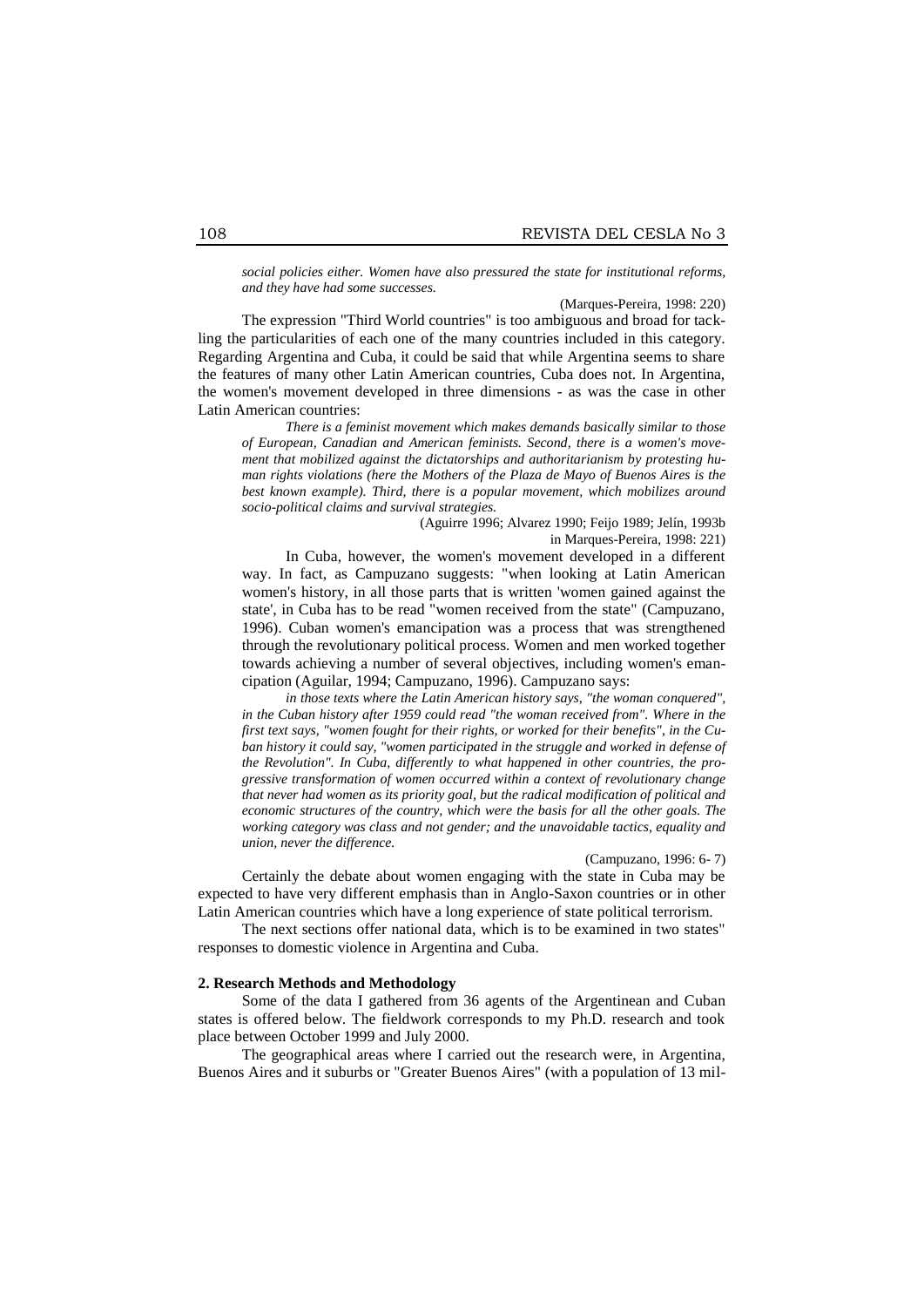lion inhabitants)<sup>10</sup>. In Cuba, the research was conducted in Havana City (with a population of 701,767 inhabitants)<sup>11</sup>.

Professionals interviewed in Buenos Aires were: five lawyers, five police officers, five judges, and three doctors. In Havana I interviewed five lawyers, five police officers, two judges and six doctors. Female and male respondents were equally represented.

The research techniques employed were a questionnaire with open questions and with vignettes (Finch and Mason, 1993) offering hypothetical situations the interviewee had to opt for one of them and give the reason for his/her choice. Because of for lack of space in this article the information gathered through two open questions is the only data presented and explored here. The information, which follows, appeared as a result of interviewees" answers to the following questions:

-What are the steps you have to follow when dealing with a case of domestic violence?

-Who else has to be informed of a case of domestic violence you are dealing with?

The data that came from the answers given by the agents of both states indicated the schemes of organizations dealing with domestic violence that were either known to them, or used by them when responding to these kinds of cases. It is relevant to point out that the information about schemes offered by organizations in response to wife abuse is limited to the one mentioned by the professional interviewed, regardless of the existence of other organizations.

The small number of interviews does not allow for generalizations. So, the results offered in this article are not representative of the whole phenomenon of state-response to domestic violence in Argentina and Cuba. Although, due to lack of space, I cannot present further data here, I want to point out that in the original research data from 46 women's survivors of domestic violence and Court sentences in this field confirms the tendency found in the data to be shown below. The purpose of this article is to account for the differing myriad of perspectives that reveal the dynamics of state response in both countries.

I will present and explore the primary data, the Argentinean first, followed by the Cuban. Each set of data is explored and the article concludes with a comparison between the sets of data in an attempt to answer the question of how each scheme of organizations dealing with domestic violence is articulated, and whether we could assume they are effective in dealing with domestic violence.

## **3. Argentinean Data**

1

As was mentioned before, the total number of agents of the state interviewed was 18. Those 18 persons indicated 21 different organizations that offer various resources and assistance to domestic violence cases. The data shows those available organizations known or used by the interviewees. The small number of interviews

 $10^{9}$  Source: <URL:www.mwbm.org/users/bush/argentina.htm>[accessed on July 21<sup>st</sup> 2001].

<sup>&</sup>lt;sup>11</sup> Source: <URL:www.xist.org/cd//cu.htm>[accessed on July 21<sup>st</sup> 2001].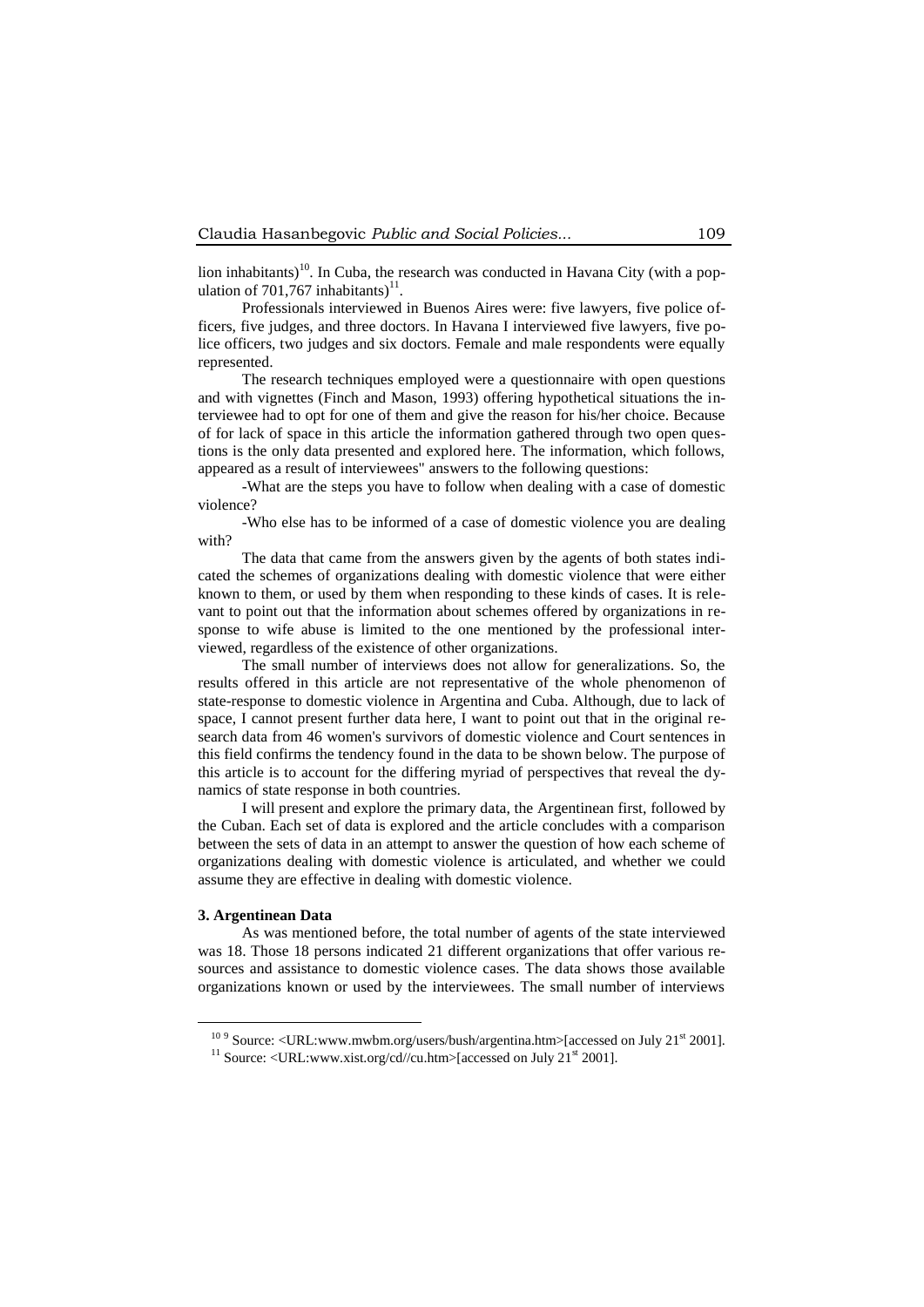makes generalization impossible, and the possibilities for different interpretations as it was said before- also makes the analysis more complicated. Thus, I consider that the answers given by the interviewees are informed by degrees of knowledge they have about the available resources and/or the use of those resources.

If each agent of the state interviewed knew and/or used all the resources available to deal with domestic violence, the total indications would be 378 (18 x 21). Split by professional groups, that number would be of 105 answers for lawyers, 105 for police, 105 for judges and 66 for doctors.

However, only 63 answers in total were offered about the total number of resources. 16.66% of the total indications of organizations (63 out of an estimated total of 378 for the total of interviews [18] multiplied the total number of organizations [21]) were known, and/or employed by the agents of the states interviewed. Exploring the answers by profession might reveal whether the professionals interviewed knew the organizations or just did not use them and thus, that that was their reason for not mentioning them.

The tendency of the answers shows 15 answers for lawyers, 15 for police, 23 for judges and nine for doctors. Consequently, it appears that judges have the highest degree of knowledge and/or use of organizations dealing with domestic violence amongst the Argentinean interviewees. That could be due to the fact that all judges interviewed worked at the Family Court where cases of domestic violence ruled by the Domestic Violence Act (1994), are investigated within the Family justice system (thus, there is no punishment). The lowest degree of knowledge and/or use of organizations belong to the doctors, with only nine answering positively (when they should have indicated 63 answers). In their case, the lack of information, and also the fact they were in two different jurisdictions, which provide different resources, might have influenced their responses. In terms of percentages judges know/use a 21.90 % of the total scheme of resources; lawyers 14.28%; police 15.23% and doctors 8.57 %.

Table 1 below shows the numeric acknowledgements made by professional groups, according to the different organizations. The professional groups were divided in lawyers, police, judges, doctors and the 21 resources were divided into four categories. They are:

#### *Traditional state institutions*

I define traditional state institutions as those traditionally seen as core components of the state. I refer to the police and the judicial system, both of which are the monopoly of the state to exercise political coercion, and distinct from the family, the church and other civil organizations which some consider as "civil society" - a concept which I will define later.

Amongst these traditional state institutions indicated by the Argentinean interviewees the following were mentioned:

1) Police; 2) General Attorney Prosecutor; 3) Special Unit of the General Attorney Prosecutor; 4) Forensic Court doctor; 5) Criminal Court; 6) Civil Court; 7) Juvenile Court; 8) Family Court.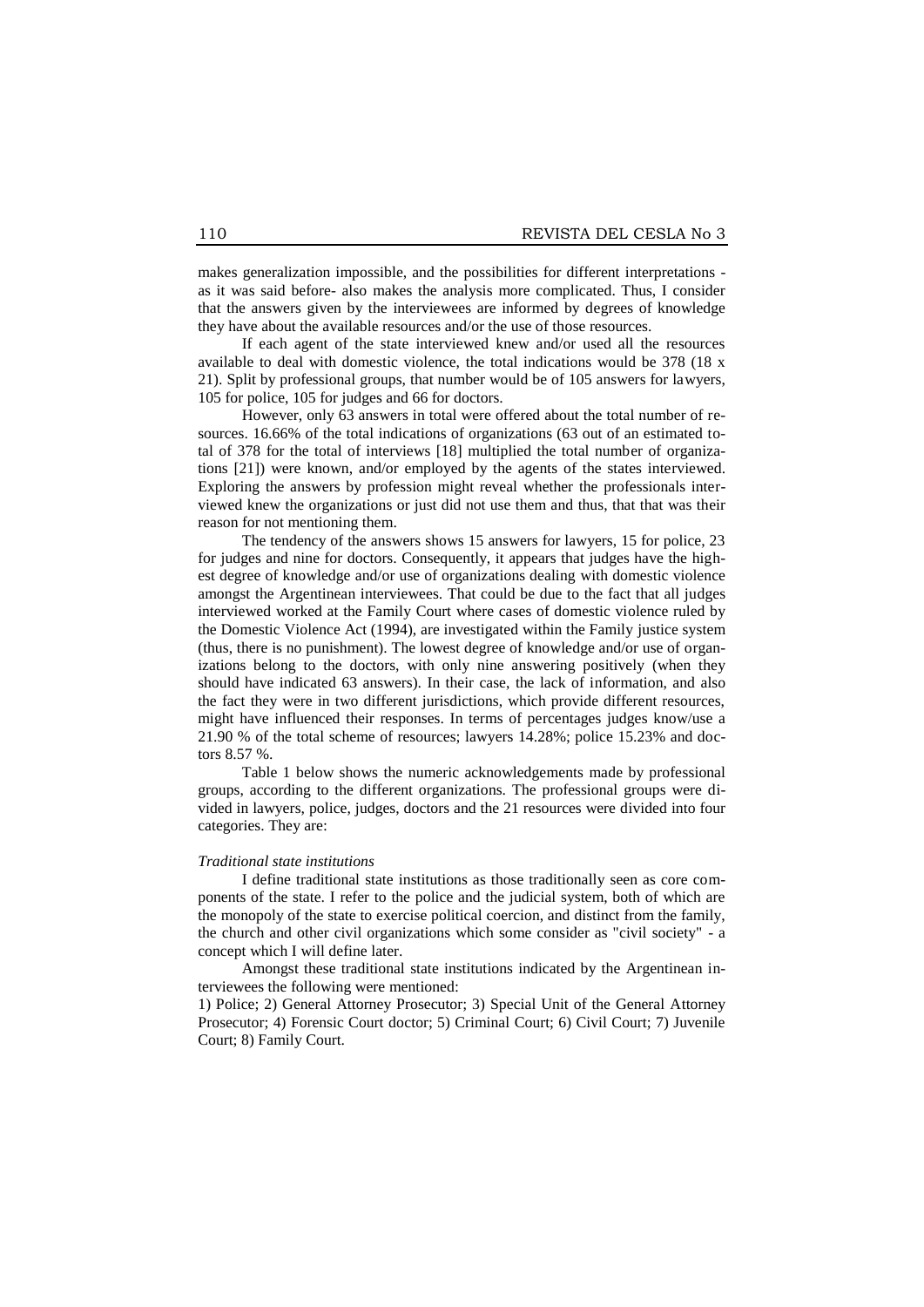These organizations are part of the Justice system, and they have been dealing with domestic violence cases for several decades though without naming it as domestic violence.

#### *Specific state organizations/institutions*

Specific state organizations are those special units within traditional state institutions, and executive branches, which have a function and role dealing with cases of domestic violence.

1) Court registry of domestic violence cases, 2) interdisciplinary teams in the Family court, 3) family police stations, 4) women's police stations, 5) refuge for battered women, 6) women's groups, 7) unit for family strength, 8) youth council, 9) family violence unit in hospitals.

These specific state organizations for dealing with domestic violence emerged in the country during the 1990s mainly as a consequence of the international pressure from the United Nations conferences, international human rights instruments and specific UN bodies that influenced legal transformation in the country (Rodríguez, 1998; Pluis, 1998). It is important to note that by the year 1999, in Buenos Aires city, there were five women's groups, one refuge and the hot-telephoneline for domestic violence cases (GCBA, 1999). Furthermore, by the year 2000, family violence units were operating in hospitals of that jurisdiction. Nevertheless, these attempts are inserted in a politico-historical context of legacy of state's violation of human rights. For instance, in year 1996 the inspector sheriff (*comisario inspector*) Ricardo Seifo Módica, came in office as head of the Center of Advice to the Victim, in the Federal Police force. That center aimed to assist women victims of sexual violence. However, four women survivors of state terrorism identified sheriff Módica as the torturer who fulfilled his duties as official in three concentration camps during the last military dictatorship. (Amado, 1996: 1)

# *Civil society*

In this section the idea of the Argentinean civil society departs from Gramsci's concept indicated in the introduction to this article, and applied to the capitalist political system. It includes: the non-governmental organizations, religious organizations, and the therapeutic professional services offered by psychologists.

In what follows I will describe the organizations and/or services of the capitalist civil society.

In the category of capitalist civil society I include the resources offer by the following agencies: 1. Women non-governmental organizations (NGOs), 2. Religious institutions and 3. Private psychotherapists.

Women NGOs offer self-help groups, psychological and legal advice for battered women. However, they can neither offer refuge nor 24-hour attention, financial help, or legal representation in court, for in most of the cases they work on a volunteer basis. In those few cases where some women NGOs receive government finan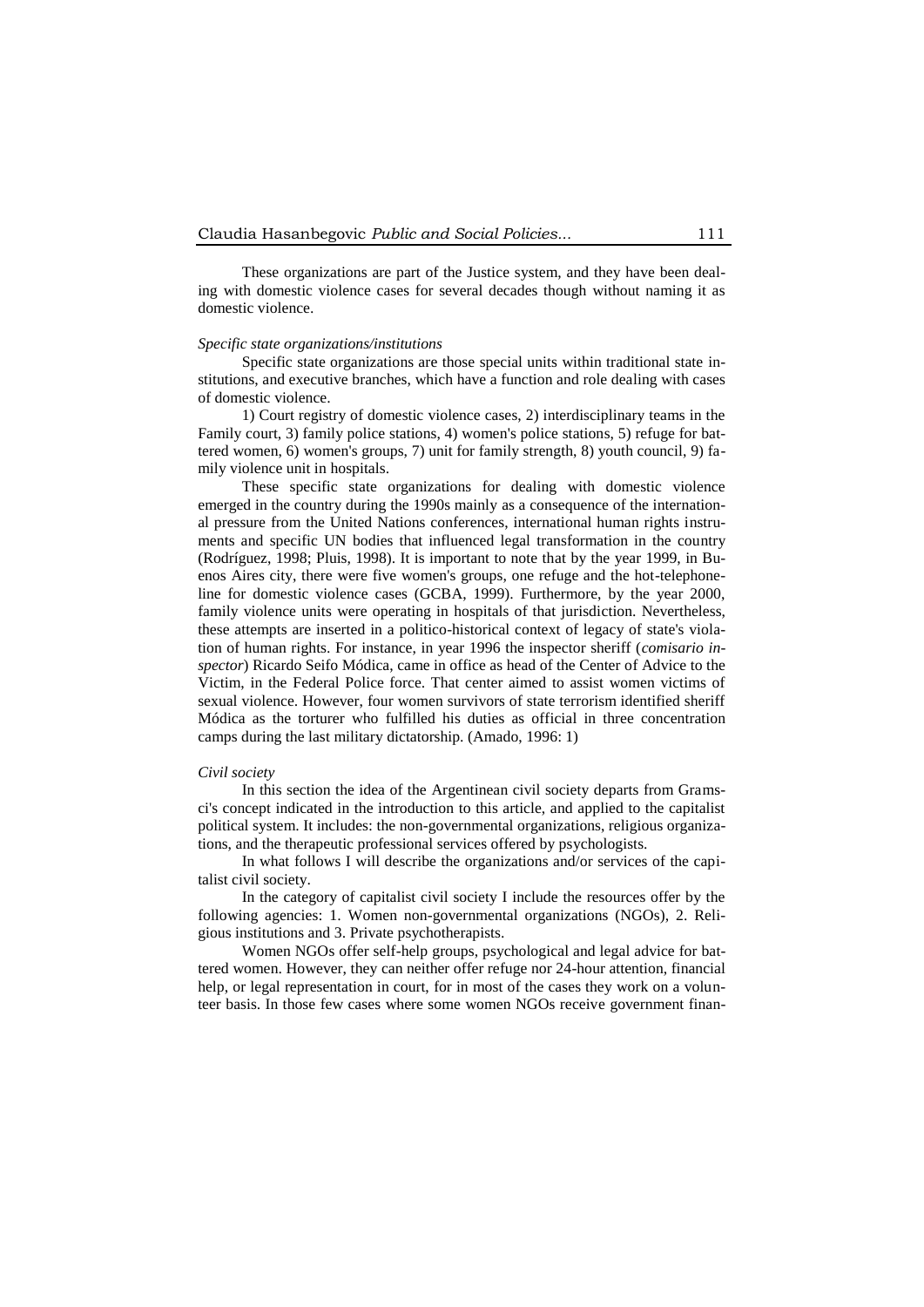cial support it only comprises costs of stationary and lasts for limited periods of time.<sup>12</sup> (Hasanbegovic, 2000).

Some religious organizations offer some forms of accommodation for women. Still, some conditions of access for the accommodation usually require women to go there alone, without their children, and only at night. Women do not have to pay any cost for the accommodation as that is usually covered by the church - mainly Catholic but also some Evangelicals - (Hasanbegovic, 2000).

Psychotherapy in Argentina, but particularly in Buenos Aires, is a culturally accepted kind of assistance (Ben Plotkin, 2001). The kind of treatment offered by private psychotherapists to battered women tends to be individual psychotherapeutic sessions. Most commonly psychoanalysis is used, and they're a few feminist psychologists. Still, the cost of treatment is usually expensive and not affordable by every battered woman. There is no state's financial assistance to attend psychotherapy and the same can be said about specialized legal representation in Court (Rodríguez, 1998; Motta and Rodríguez, 2001).

#### *Social assistance*

1

For social assistance in the Argentinean context of social security it is understood the small financial help provided by the government to vulnerable groups of people (children, pregnant women, indigents, disable persons and so on). Involved in this kind of social assistance are those groups associated to the prevention of HIV and giving support to infected people; "planes de trabajo" [labour plans] which are a sort of unemployment benefit for those workers who were dismissed. The government gives a very small amount of money per month, and for a certain period of time, in exchange for community or other kind of work carried out by the beneficiary of the social benefit.

In the context of the interviewees" responses, social assistance has to be understood as small financial help for poor battered women with children offered in some hospitals through the social workers of the Family Violence Unit.

Although social assistance is part of the state organizations I classify it separately, because it is mentioned uniquely, which seems to suggest this is an almost non-existent resource. The answer corresponds to a doctor who works in a public hospital with a family violence unit. That means that the doctor who assists a battered woman in the first aid guard, could refer her for treatment for the different aspects of her problem and not only her physical health, to an interdisciplinary team of lawyers, social workers and psychologists.

Particularly, judges, police officers, and lawyers interviewed complained on the lack of adequate social assistance for battered women, remarking how much that fact hindered their work.

<sup>12</sup> Interview to Mrs Aumedes, director of the *Dirección General de la Mujer del Gobierno de la Ciudad de Buenos Aires* (Women's Unit of the Government of Buenos Aires city), Buenos Aires, July 2000.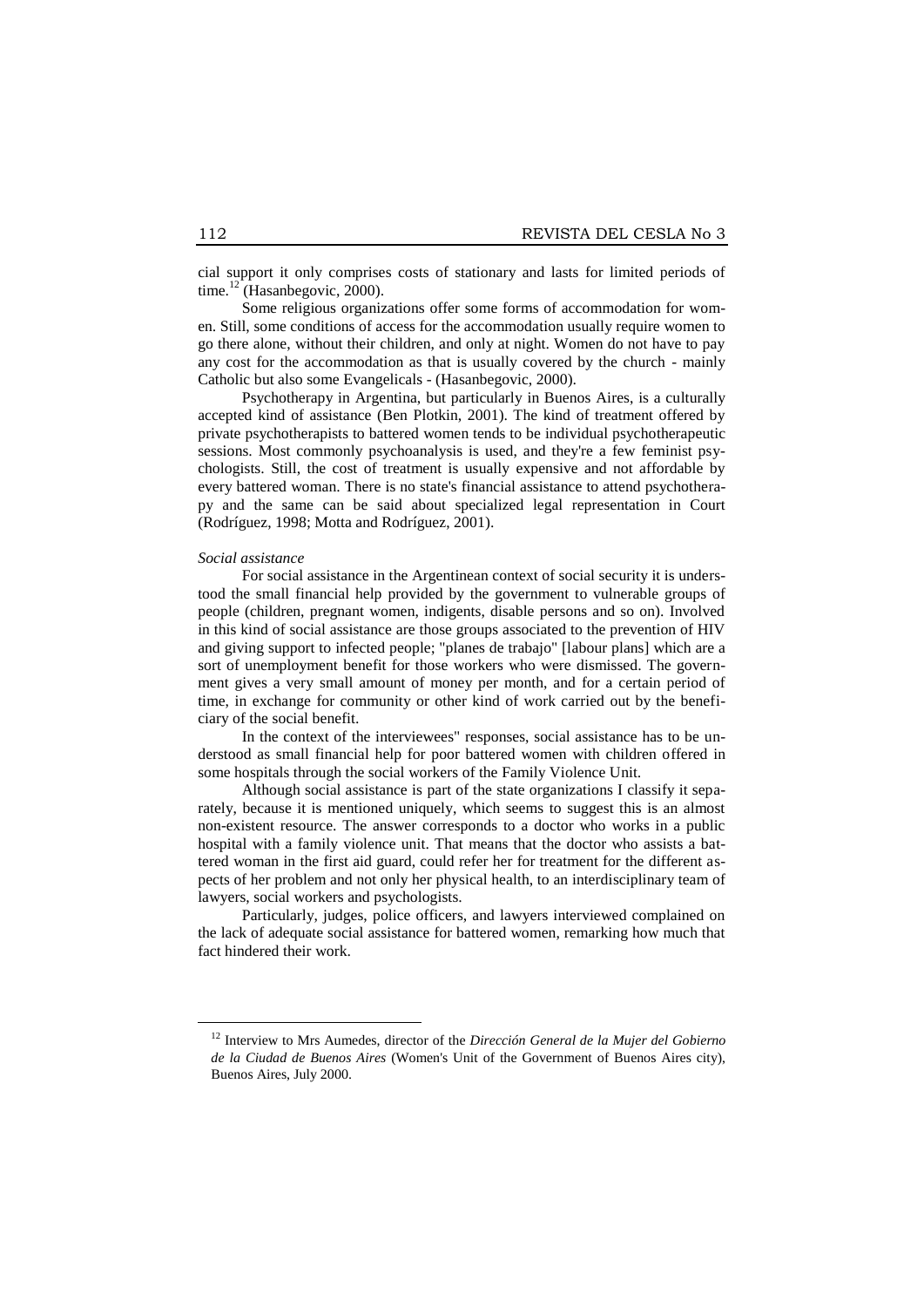## 3.1 Answers by professional groups

From the main observations made observing table 1, we could say that: It appears that although it seems that in Argentina there is a wide variety of organizations intervening and assisting in domestic violence cases, nevertheless the data suggests that those agents of the state who have to use them, either do not know the entire scheme or they use only a very few of those organizations. In that sense, it appears that there are some extremes of those who know and or use organizations, and those who do not know/use them. Judges seem to have the best command of information and use the resources more than any other group (23/105). At the other extreme, doctors appear as to know or use the least number of the scheme organizations (9/63). Despite these differences, the higher number of indications made by judges is only 23 while the potential number of all mentioned organizations could have been 105 times.

Looking at particular groups of agents of the state and which organizations know/use them it appears that judges use specific state organizations for dealing with domestic violence (14/45), and to a lesser extent their work relies on the organizations of the civil society (8/15). They use almost no traditional state institutions  $(1/40)$ , and no social assistance  $(0/5)$ . It seems that judges being part of the traditional state institutions, and in charge of family court offices, do not rely on other courts for dealing with domestic violence cases.

Lawyers, according to the data seem to know/use traditional state institutions (6/40), civil society (5/15), and specific state institutions (4/45). They do not know/use social assistance  $(0/5)$ . This use of resources and organizations is concordant with the lawyers' particular professional activities, but their mention is still minimum. Although, they make use almost at the same level of civil society as they use traditional state institutions. This suggests many of these lawyers have integrated the idea of interdisciplinary work and thus, refer their clients to psychological treatment and women's NGOs. Besides, this tendency might also be seen as legal scepticism regarding the efficiency of state traditional institutions for offering an adequate protection and response to battered women. Some of the lawyers, responded to the question about the steps they follow when dealing with a case of domestic violence by saying:

[Female lawyer]. "I do not advise the woman to report the case to the police, because in the police officers will pull her leg. They will make fun of her and of her victimization".

[Male lawyer]. "The first thing I do is to bring a written statement to the General Prosecutor Office. For in the Province of Buenos Aires there is no guarantee of due legal process, and the files are usually lost. They disappear".

Police tend to know/use traditional state institutions (9/40), state specific institutions  $(6/45)$ , and only in one case, civil society  $(1/15)$ . Similar to what was said regarding lawyers, it seems appropriate that police mostly indicated state institutions. However, the small number of mentions and lack of work/knowledge about the civil society is striking. This tendency could be understood as inadequate training to deal with domestic violence cases. They responded to the question outlined above by saying: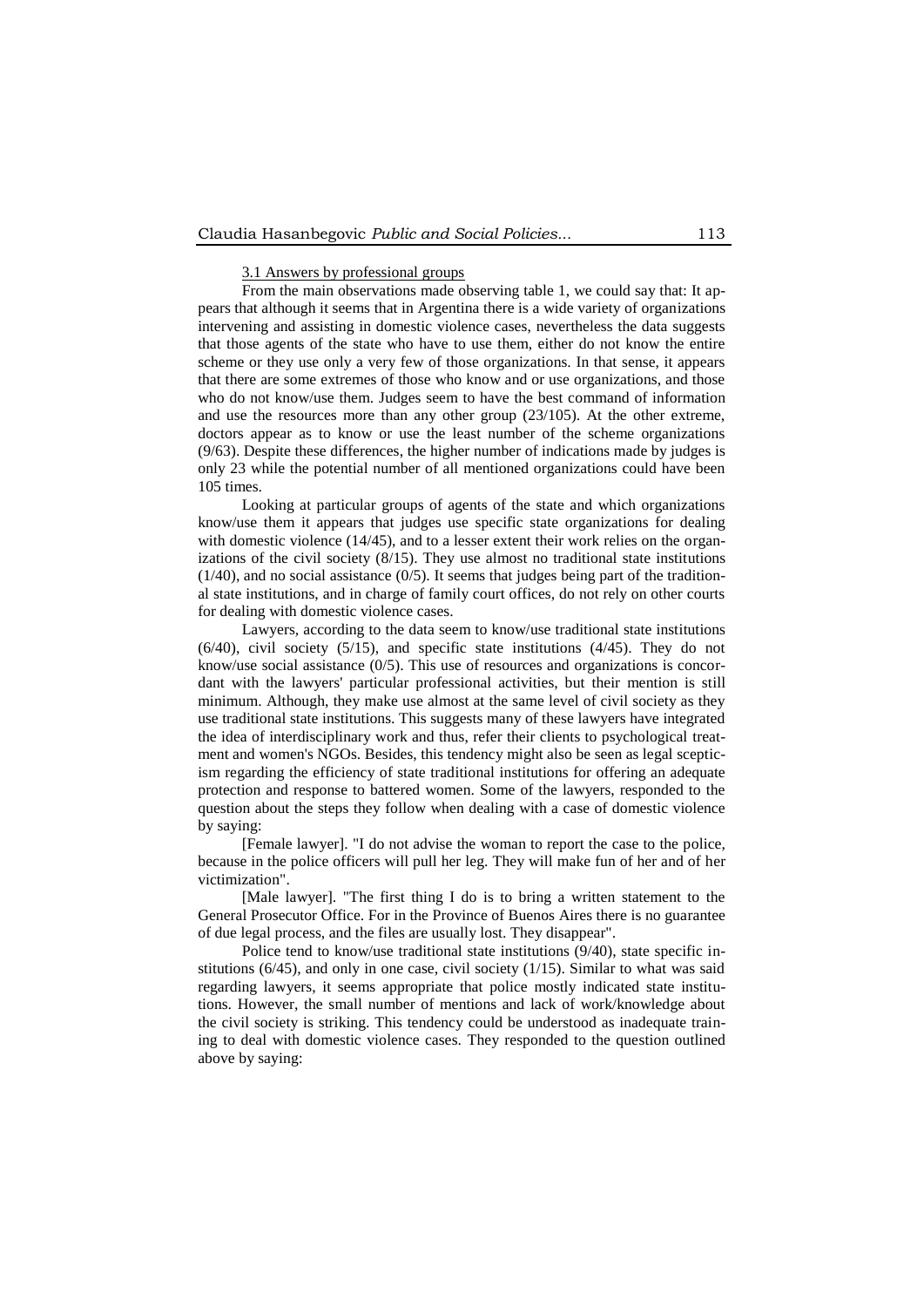[Policewoman] "I would love to know which steps to follow when dealing with domestic violence. During my training as a police officer, which was very short due to lack of adequate financial support, we never had any module or indication regarding domestic violence".

A typical personal and sexist interpretation given by a particular police officer regarding domestic violence is that it is no crime -despite the statutory law that rules many situations of domestic violence are crimes. The following remarks illustrate this point.

"One thing is a woman like you (sic) and another very different thing is that kind of women who are dragging trauma from their childhood" [Policeman-former sheriff]. "The woman who comes to the police station to report an aggression from her partner, well…it will depend on certain circumstances. If she has children, I could pay attention to her, otherwise I will kick her out" [*la saco a patadas*] (sic) of the police station.

Doctors seem to have a better knowledge/use of traditional state institutions (4/24) and civil society (3/9) but it appears they have almost no information about the state specific institutions to deal with domestic violence. Probably, that is because special family violence units only existed in the public hospitals of Buenos Aires city but not in those of the province of Buenos Aires, where two out of three of the doctors interviewed worked.

Judges show an interesting tendency. First, they tend to use specific state institutions for dealing with domestic violence (14/45), and to a lesser extent, they use civil society organizations (8/15). This tendency is similar coherent to that of the judges worked in Family Courts, dealing with domestic violence "civil" cases. However, in only one case (1/40) were traditional state institutions indicated. It is not possible to assume judges do not know the existence of traditional state institutions because they are part of those institutions, a fact that could partly be seen as the result of having these kinds of legal cases a wholly treated in the Family Court. In those Courts where they are the only judges, they have the utmost authority and they are not obliged to confer with other Courts. But, they are obliged by the law to forward a case they are dealing with which could constitute a criminal offence. This also suggests the judges" do not view domestic violence as a crime. Family Courts cannot investigate crimes and punish those responsible. In fact, the Domestic Violence Act (1994) appears to encourage the "conciliatory" attitude of the judges towards keeping marriages together.

[Female judge] [to save the marriage] "which is precisely the goal of the law [Domestic Violence Act]. But it is very exceptional that these kinds of marriages could continue staying together"

However, in other cases, it is the personal gender ideology of the judge who interprets the law in his/her own style. For example:

[Male judge] "In any case [I try to save the marriage]! For I believe family is the spine of society. I signed divorce sentences but I am totally against divorces".

[Male judge] "Yes [I try to save the marriage] for their children' sake. I did it through the interdisciplinary team of the tribunal".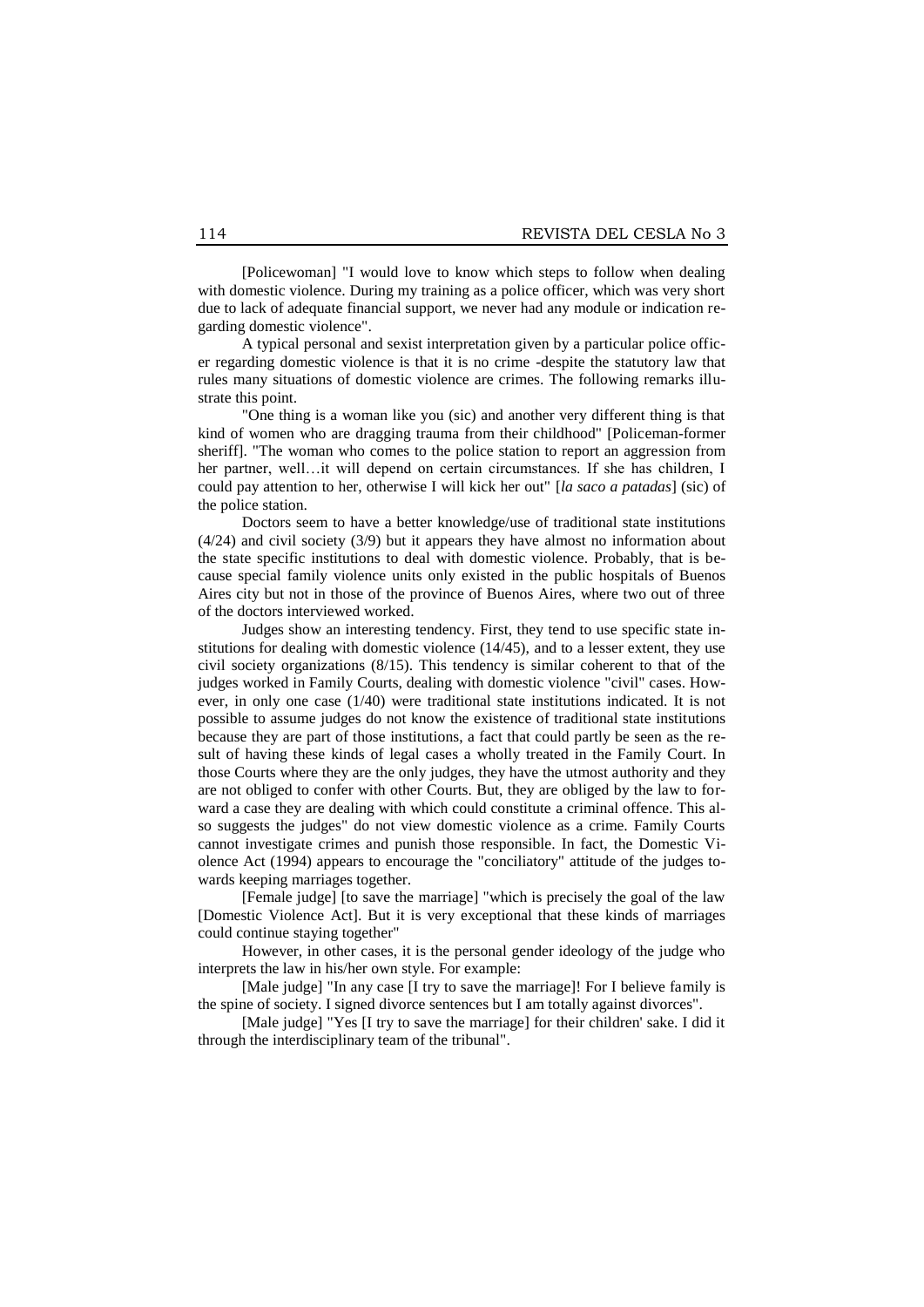Other studies and my personal research show that judges tend to consider domestic violence acts as a produce of socio-psychological problems in the family, and treat those cases accordingly (Motta and Rodríguez, 2001; Hasanbegovic, 2000). However, the Criminal Statutory Book considers many situations of domestic violence as crime. Therefore, the Family Court judge's legal duty is to pass protective orders, injunctions, divorces and other civil measures. However, he/she also has the positive duty to forward a case of domestic violence to the criminal court when he/she observes that the situation could constitute a Penal crime (CPA, 2000). A combination of legal procedures, personal perceptions and attitudes of judges compounded by the state's lack of enforcement of international women's human rights treaties, transforms cases of domestic violence the battlefield between the prevalence of the family versus the rights of women to be protected from male violence. (Grossman et al 1989, Pluis 1998, Rodriguez, 1998, Zanoni, 1999; Motta and Rodríguez, 2001) This attitude, I anticipate, has negative consequences for women's rights, and women's health when they have to approach the court searching of protection or legal redress on domestic violence grounds.

# 3.2 Answers per type of organizations

Table 2 (see it in appendix) shows evidence the distribution of indications of the knowledge of Argentinean agents of the state per type of organization. Next to each type of category of organizations, a column appears with the potential total number of mentions (if all the 18 agents of the state had indicated those resources). Following that, the second column offers the actual number of indications given by the interviewees and the last column shows the percentage of the potential mentions that those actual indications represent. In this table I aim to show the level of knowledge/use and efficiency of each kind of resource group.

Looking at Table 2 and focusing on the actual number of mentions of organizations, the tendency suggests that:

Civil society organizations seem to be the most known/used with a 31.48% of actual mentions. Following them, the state specific institutions for dealing with domestic violence were indicated by 15.43% of the interviewees and traditional state institutions were mentioned in 13.8% of the potential mentions. Only one person indicated social assistance that represents 5.55% of the potential indication of the scheme of organizations.

The evidence above suggests that social assistance is almost non-existent as an effective resource to deal with domestic violence. Judges, who seem to be the professional group with a better knowledge of all the existing organization's schemes for dealing with domestic violence did not indicate social assistance. In fact, during the interviews they complained of the lack of social support for following up the families after they sentence in a particular case.

Police also complained of the lack of social assistance, particularly about the lack of financial support to any kind of policy within their institution. Lawyer indicated in four out of five of the interviews that most of the domestic violence cases they represented were done without expecting any payment for their services. They supported those answers in their knowledge that battered women usually had no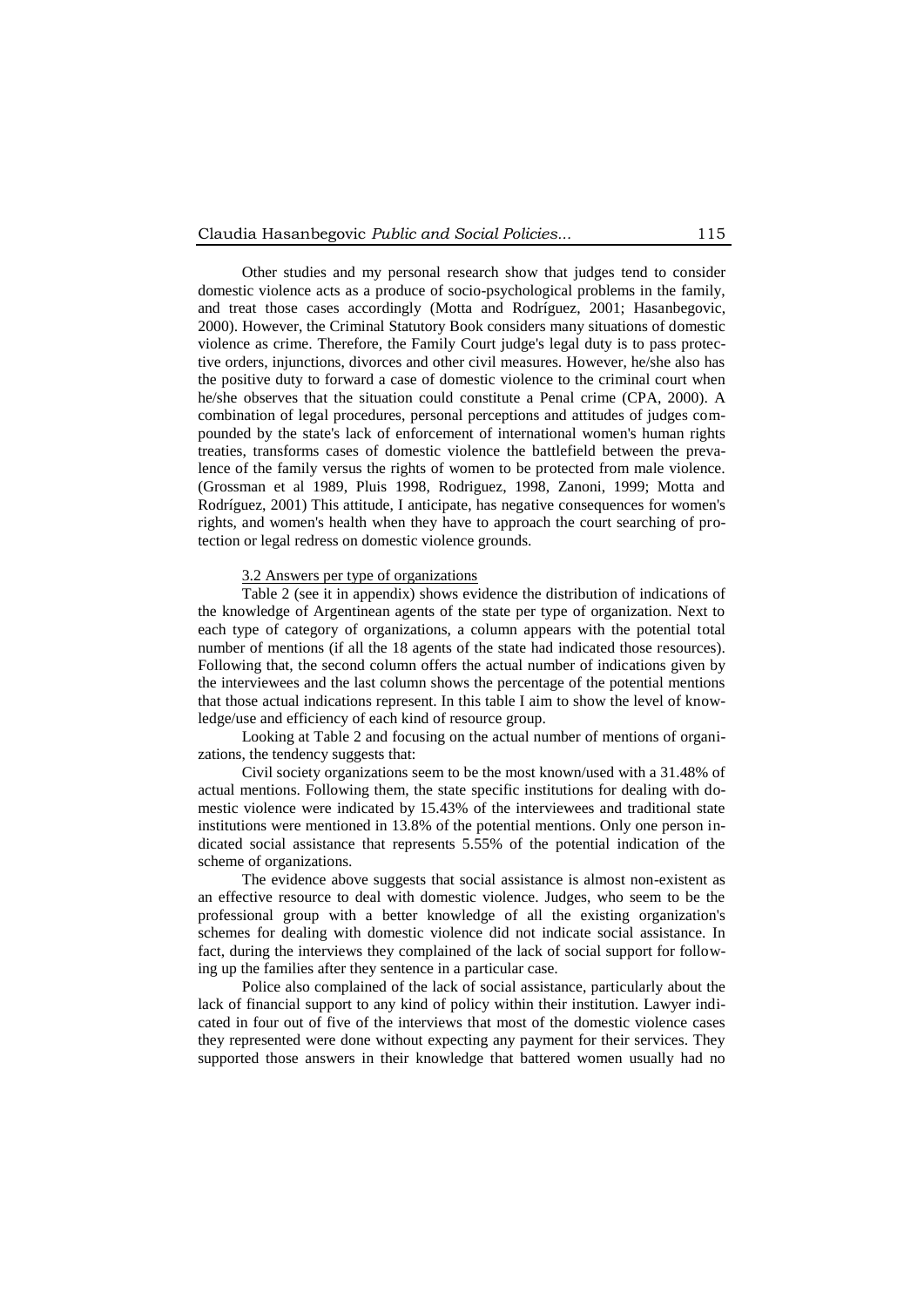economic independence from their violent partner, were poor and unassisted by state financial aid for legal representation. That fact was also remarked upon by Rodríguez (1998), Pluis (1998), Birgin (1998) and Motta and Rodríguez (2001) as an obstacle for battered women's access to justice.

*Organizations of the Argentinean civil society were mentioned most frequently (31.48%), and specific state organizations (15.43%) seem to be the most relevant group of organizations responding to domestic violence. However, their work is full of difficulties. Rodríguez (1998) says "State" services [specialized in domestic violence] as well as women NGOs, share similar difficulties in giving an integral response including free legal representation, subsidies, refuges, sustainable psychological assistance, group assistance, and an efficient social service [due to] the lack of subsidies for women in poverty; lack of training programs; and access to urgency contraception for those women victims of rape*…

(Rodríguez, 1998: 224)

That author, concluded her report:

*the legal advances brought about by the Convention Belem do Para<sup>13</sup> were not translated into policies, actions and services with an impact on daily women's lives... the current situation shows the lack of political will to fulfill its international obligations to women.*

#### (Rodríguez, 1998:230)

The emphasis put on access to free legal representation for battered women made in the work of Rodríguez (1998) and Rodríguez and Motta (2001) seems directly related to traditional state institutions, in particular the justice system. I consider this is due to a twofold factor. Firstly, because most of the litigation in domestic violence aims to get protective orders, injunction of the abuser from the house and other civil remedies -rather than the punishment of the abuser through imprisonment- this implies women victims of domestic violence have an active role in the legal process. Therefore, women need sustainable legal representation, which some times implies, several years of legal process $14$  and unbearable financial cost for both the client and the lawyer. Secondly, the justice system tends to enforce the law without avoiding sexism depending that on the personal ideologies about women and men, any agent of the state holds. Therefore, a lawyer is necessary to force the court to enforce the law without sexism. The enforcement of the law, even when it is a civil law, offers material benefits such as the safety of not living together with the abuser, restrain orders and housing.

State specific institutions emerged in the late 1980s and throughout the 1990s mainly in Buenos Aires, and then they were imitated in other jurisdictions. That innovation was the result of the UN world conferences on women, and the consequent declarations, recommendations, international conventions on women's human rights,

1

 $13$  Convention Do Belem Do Pará is the Inter American human rights treaty for preventing, punishing and eliminating violence against women in the American continent (with the exception of Cuba which does not integrate the Inter American States Organization).

<sup>&</sup>lt;sup>14</sup> In my personal professional experience as practicing lawyer between 1989 and 1996, the average time for completing divorces on the grounds of domestic violence was four years.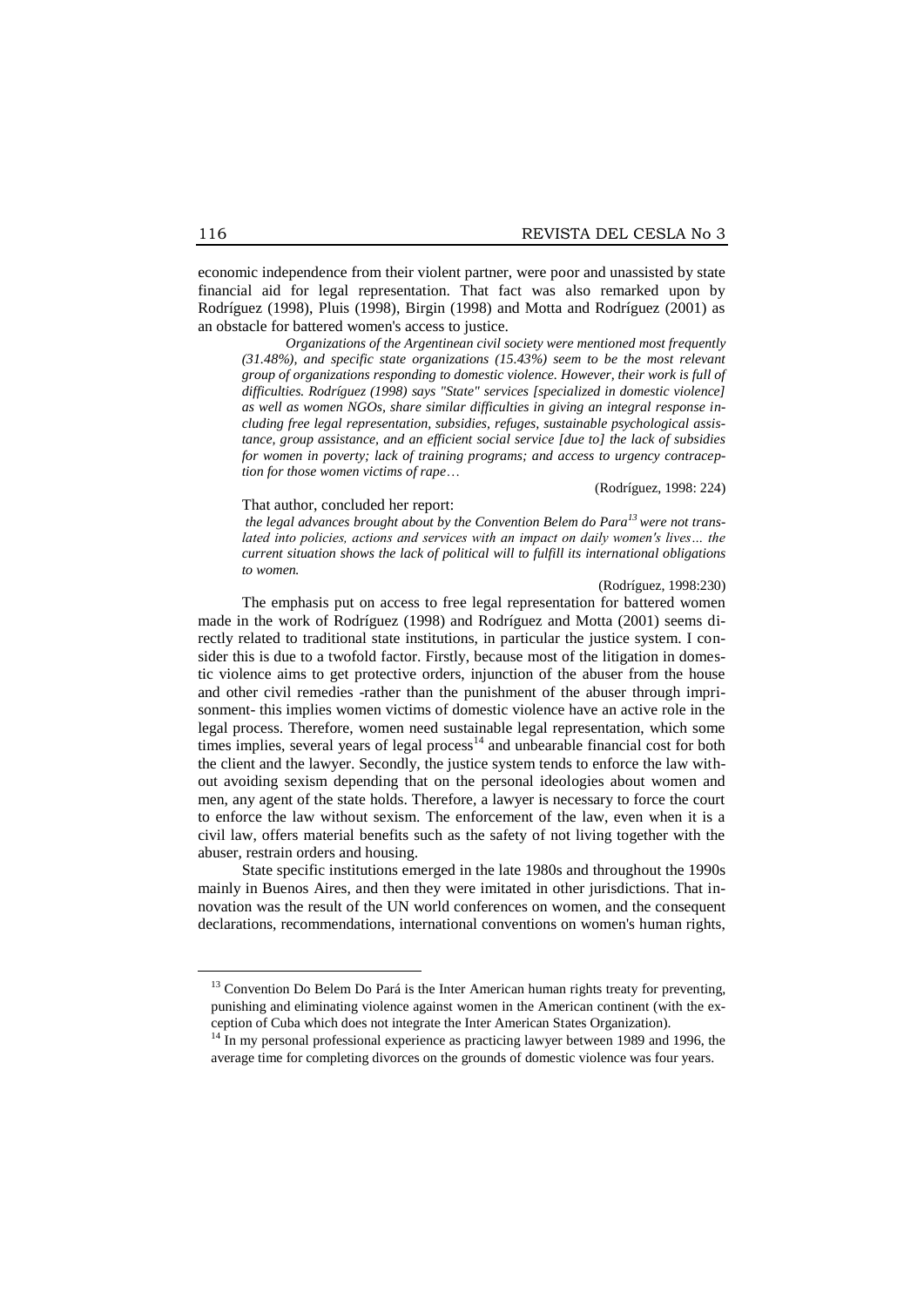pressure of particular UN bodies (Committee of Discrimination against Women CEDAW) and the Special Reporter on Violence against Women.

Nevertheless, as the figures in table 2 show only 15.43% of all those interviewed mentioned those specific state organizations for dealing with domestic violence. This suggests that either the information about its existence is not well spread and/or their resources are not efficient enough to meet all the demand. In this sense the judges are the group that seems to be knowing/using the organizations to a greater extent than the other professional groups (14/45).

Still state traditional institutions are known/being used by 13.8%; and state organizations from both of groups of organizations are known/used by 29.23%.

However, if we look at civil society 31.48% of those interviewed indicated some or all of the three organizations comprised under that name: women's nongovernmental organizations, women's accommodation given by religious institutions, and private psychotherapy.

It is striking, given the fact that civil society is the group of organizations that appear to be most used/known by agents of the state, that this is the only one which does not have any kind of state budgeting or financial support for their activities. Therefore, these organizations are left alone to struggle against domestic violence to assist female citizens.

In this sense, it is relevant to remark that Argentinean women NGOs assisting domestic violence cases are mainly supported by the voluntary work of professionals (mostly women social workers, psychologists and lawyers). In general terms, no quota or payment is required from the woman (Hasanbegovic, 1997; Rodríguez, 1998; Motta and Rodríguez, 2001). In addition, as it was mentioned before, since the year 2000 some few women's NGOs working with battered women in Buenos Aires city received some financial help from the Buenos Aires city government for paying stationary but not wages $^{15}$ .

Different Churches support religious institutions. In general, these organizations do not receive state financial assistance, or that fact is not published. However, the only case revealed by the media was not of the state government of Buenos Aires province which was supporting religious institutions for youth cases of corruption and maltreatment of internees children where reported<sup>16</sup>.

Finally, private psychotherapy is very much embedded in the Buenos Aires culture and available practitioners are abundant, but the battered woman herself has to pay for their service and the state does not provide any financial help for this kind

<u>.</u>

<sup>&</sup>lt;sup>15</sup> Those few women NGOs who received international aid for their programs, such as the *Asociación Argentina de Prevención de la Violencia Familiar* saw their financial aid interrupted when the donor realized that most of the patients assisted by the NGO (abuser men) were referred to them by the Family Court. The donor suggested that the Argentinean state had to pay for the cost of rehabilitation treatment for abuser men and self-help groups for battered women (Hasanbegovic, 2000).

<sup>&</sup>lt;sup>16</sup> A case, which was published, was with Youth Institutions depending from a Bishop, who was involved in corruption and the children tortured by employees of the institution (Página 12, April 2000).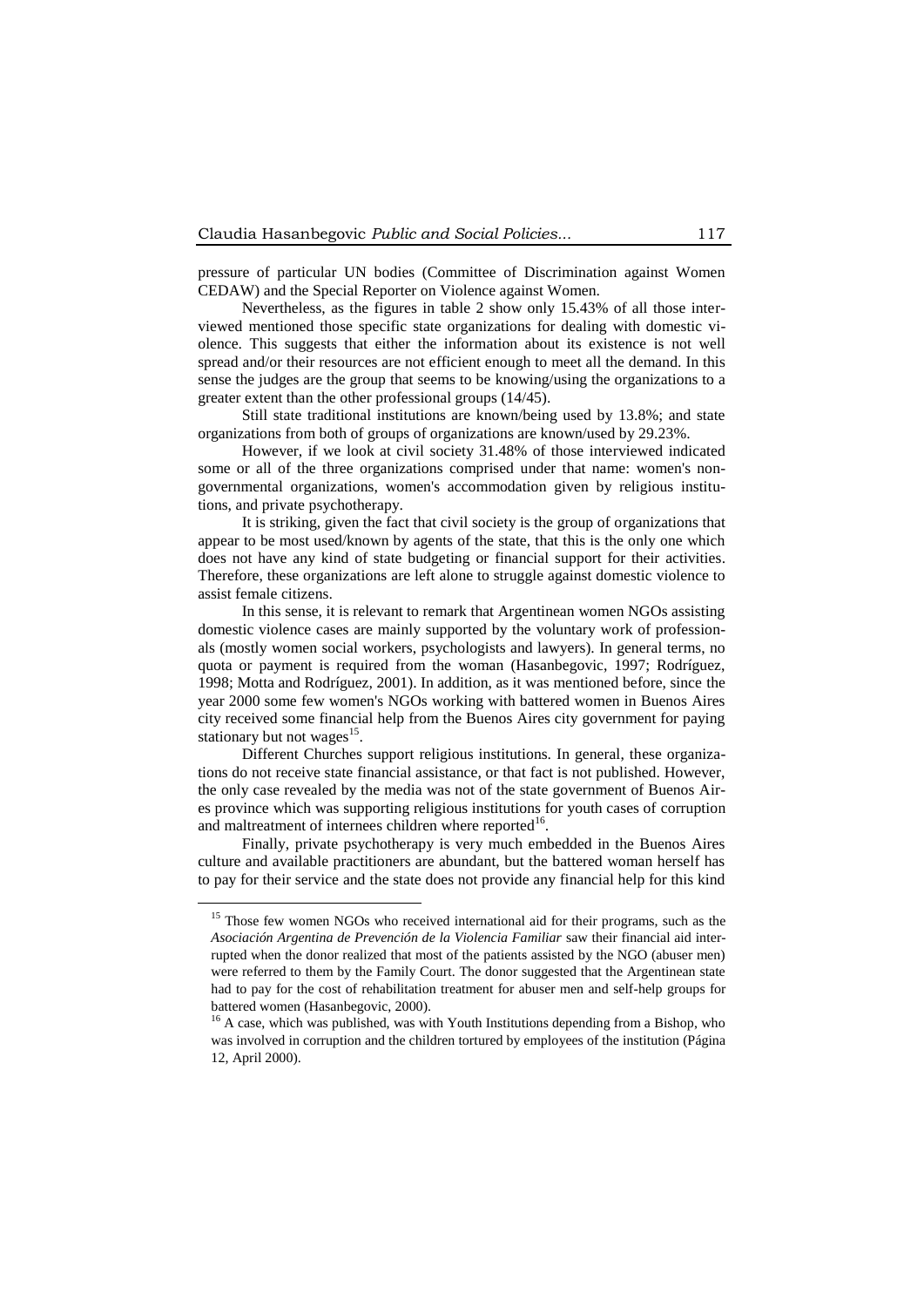of treatment. Although the state provides psychological aid in the five women governmental organizations assisting domestic violence this service is not enough to meet the needs of the population. Besides, the interviewees as separate from that resource indicated private psychotherapy.

In other words, it could be said that the state does not take responsibility for the cost of much of the assistance in cases of domestic violence, which are taken by civil society. Although legislative reform was enacted and new specific state organizations were implemented, it still appears they are not as efficient as those services provided by organizations of the civil society. This could be seen as an indication that few of those interviewees have adequate information about all of them, or there is no organization's capacity for attention and thus, they cannot rely on it. For instance, there is only one refuge for battered women in Buenos Aires. That refuge sheltered 147 women and children in 1999. However, the number of phone calls received in the same period via the hot-telephone-service for domestic violence was 22.987, and the total of women assisted in the five women's specific state organizations reached 25.758, all those for the year 1999 (GCBA, 1999)

Whether the response of these kinds of organizations to domestic violence could be seen as effectively articulated to assisting battered women is a question I shall answer when comparing the Argentinean data with the Cuban data later on.

#### **4. Cuban data**

The 18 agents of the Cuban state interviewed indicated seven organizations they knew/used to respond to domestic violence cases. These organizations are the Committee of Revolutionary Defense (CRD), the Federation of Cuban Women (FCW), the Sheriff, neighbours, the Family Doctor, Psychologists, and Social Workers. Still, when they mentioned Psychologists and Social Workers they did not clarify whether those professionals worked within the FCW, the Family Doctor Unit (FDU) or hospitals. From participant observation I did in the community during field-work in Havana I noticed that those social workers more active in responding to domestic violence cases seem to be in hospitals and in the FDU. Furthermore, in any of the answers where the interviewee indicated a psychologist used as a professional consultant or asked to work together in a domestic violence case, the psychologist was always a member of the FDU.

The first surprising feature of the Cuban scheme of organizations for dealing with domestic violence is the small number of organizations mentioned (seven) in comparison to the 21 indicated by the Argentinean interviewees. Thus, after the exploration of this data comparing the Argentinean and Cuban schemes, the question of whether the higher number of organizations has any relevance to efficiently respond to domestic violence will be tackled.

It is striking to note the mention of neighbour as an organization for responding to domestic violence. That resource was indicated solely by police officers, and it will be discussed.

Following a similar logic that I used in the exploration of the Argentinean data, if all of the total interviewees (18) had mentioned the total number of organizations (seven) that makes a potential 126 indications. Yet, if we do not consider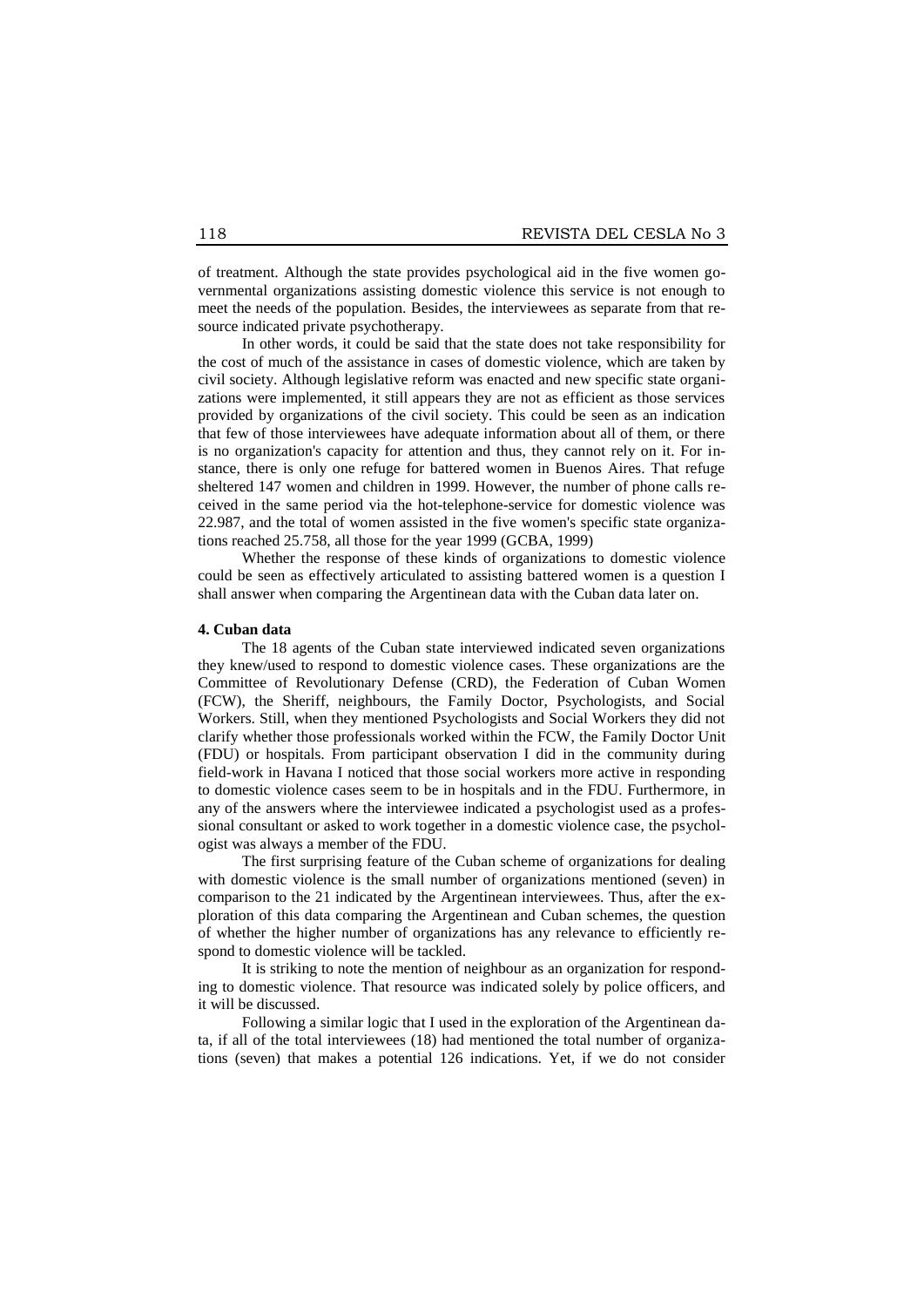neighbours, for neighbours seem to work only in connection with the police, the total of potential indications is 108. Looking at the number of indications given by the interviewed we see that they gave 96 indications distributed amongst the different resources. That implies, the 18 agents of the state in the first estimation (126) knew/used 76.19% of the entire scheme or resources. But, if we used the second estimation (108), the percentage rises to 88.88%. This high percentage of mentions regarding the entire scheme of organizations dealing with domestic violence in Cuba, might suggest that 1) the scheme of organizations dealing with domestic violence is widely known/used by the agents of the state interviewed. If it is so, 2) one of the reasons for that might probably be the efficiency of the current scheme of organizations in dealing with domestic violence; 3) the agents of the state had actual experience in dealing with domestic violence cases, thus they know about the scheme, although they neither named the phenomenon in that way nor mentioned any of the special state organizations created for dealing with domestic violence in the '90s. (FMC 1996; FMC 1998; FMC 2000)

I classified the seven organizations indicated by the Cuban interviewees into six categories, illustrated in table 3 (see appendix to section 4), and they are as follows.

# *A. Civil society*

Departing from the Gramscian's definition of civil society that was explored in the introduction to this article, I now stress the socialist civil society. Under the definition of socialist civil society (Dilla, 1999) is possible to see the six Cuban mass organizations. Those organizations are the Committee of Revolutionary Defense (CRD), the Federation of Cuban Women (FCW), Cuban Central of Workers, National Association of Small Agriculture Producers, University Student Federation, Middle Education Student Federation (Azcuy Henríquez, 1995:110). For Dilla these Cuban mass organizations "constitute an imprecise threshold between civil society and the state, not because they share similar political aims but because of the negligible autonomy evident in their public stances on a variety of issues. In practice, however, these organizations do adopt their own positions on specific problems that affect their spheres of action" (Dilla, 1999: 32). In this sense, Valdés states

*a civil society of socialist nature is underlying the preconditions for the development and strength of a more plural society. This socialist civil society, however independent from the state, is not necessarily opposite to it.*

# (Valdés, 1997: 108)

Following Gramsci's theoretical approach to different types of civil society, which was explored before, and the definition of socialist civil society offered by Cuban intellectuals, Committees of Revolutionary Defense and the Federation of Cuban women are considered to be included in that concept.

#### *Committee of Revolutionary Defence (CRD)*

The CRD are organizations of neighbours originally created by Fidel Castro in 1961, after the military invasion of Bay of Pigs, to defend the revolution and watch in neighbourhoods for the existence of contra-revolutionary people plotting against the new government. (CDR, 1979) Despite their first mission, after stability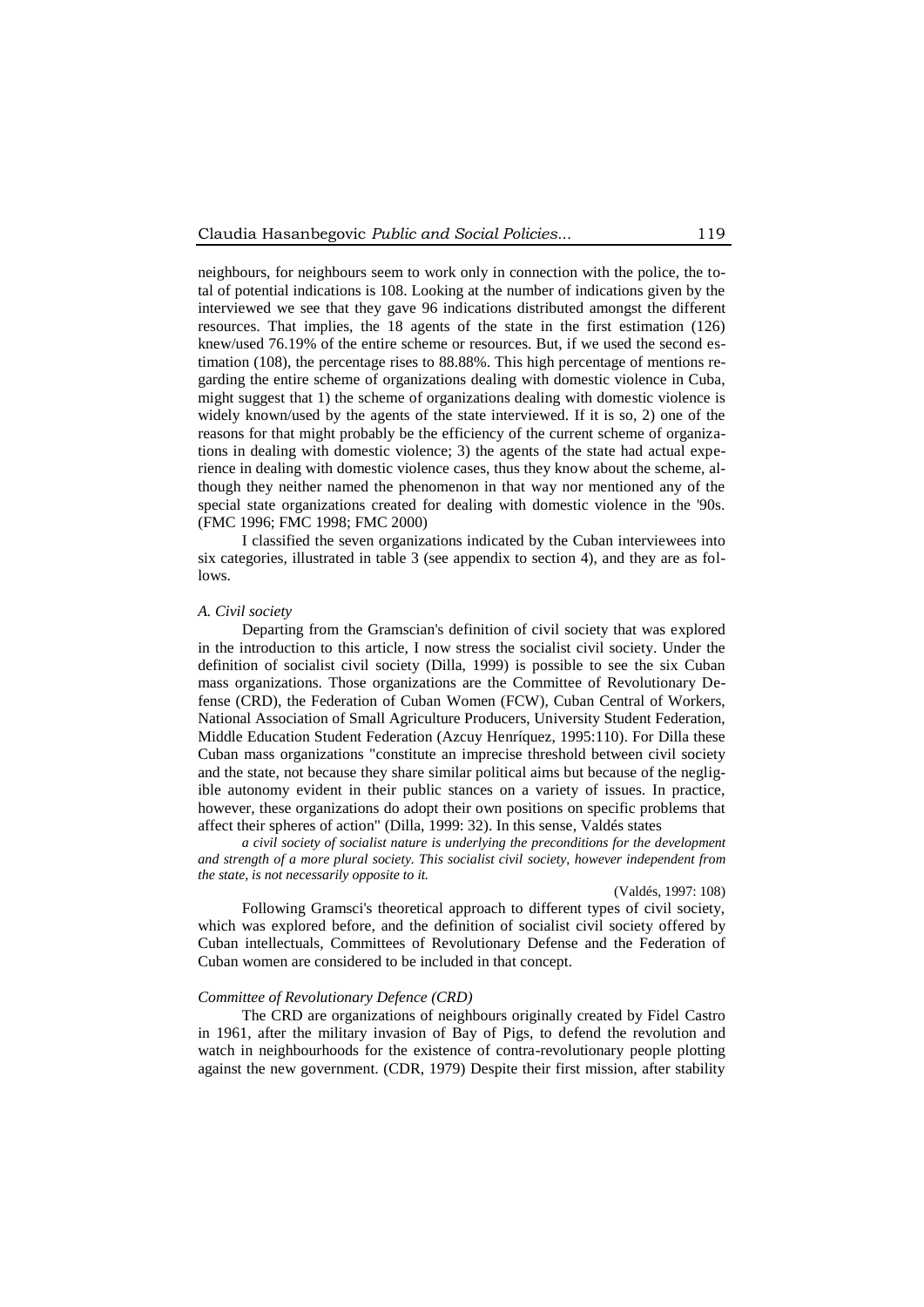achieved by the revolutionary government the CRD mission diluted. Currently CRD promote safety in the neighbourhood by encouraging and organizing groups of neighbours to watch at night to protect houses and neighbours from crime, organizing volunteer work and donation of blood; vaccination campaigns and medical checks for pregnant women. Its own statutes claim, "to struggle for women's equality, and revolutionary principles" (CDR, 1979; Harnecker, 1979).

There are CRDs in each block of any neighbourhood in Cuba. Therefore, CRDs include almost every single neighbourhood in their activities and according to Molyneux (1996), and Ackerman (1996) also in their political surveillance and harassment. Van der Plas (1987) states CRDs are auxiliaries of the Cuban justice system, assisting the general prosecutor attorney in legal cases, investigating and aiding the police in the gathering of evidences in-situ within each neighbourhood. Hasanbegovic agrees that because of their mixed nature of state goals and grassroots participation, they seem to be a very important way for the transmission and enforcement of gender state policies -such as women's emancipation and non discrimination policies- within the private sphere of the family (Hasanbegovic, 2001b).

# *Federation of Cuban Women (FCW)*

In January 2000 the FCW was the only women's organization actually existing and legally permitted<sup>17</sup> to exist in Cuba (Hasanbegovic, 1999/2000). The FCW was also created after Fidel Castro appealed to Cuban women to organize themselves towards carrying out state's policies on women's emancipation (Molyneux, 1996). Nevertheless, it is also true that before the revolution seized power in 1959, there were Cuban's women organizations on the island, which were active participants in the revolutionary struggle, who answered Castro's call and organized themselves around the  $FCW^{18}$  (Hasanbegovic, 1999/2000).

The FCW activities have been changing since 1960 - when it was created onwards, according to the different goals to be achieved in women's issues. Although it seems that most of those objectives were proposed by the male leadership (Fleitas-Lear, 1996; Kaufman Purcell, 1973) the FCW surveyed women's opinions and brought them to the government who included them in public and social policies (Alvarez Suárez, 1998). By the 1990s decade debate emerged in international donors organizations, particularly amongst Western feminists regarding the political or on the contrary, civil society's attitude towards the FCW. Celia Berges Díaz, FMC leader and co-ordinator of the Cuban National Task Group for Assisting Intra Family Violence [NTGAIFV], clarifies this by saying: "you cannot talk about the state in

1

<sup>&</sup>lt;sup>17</sup> MAGIN is a Cuban women non-governmental organization documented by Molyneux (1996) who also saw it as a true non-governmental association, was disintegrated by the FCW and the Cuban government on the grounds of overlapping goals and activities. The argument employed for that decision was that the FCW was running similar projects and had identical goals than MAGIN (Hasanbegovic, 1999/2000).

<sup>&</sup>lt;sup>18</sup> Speech of Vilma Espín, president of the Federation of Cuban Women at the Conference Women at the threshold of the New Millennium, Havana, October  $25<sup>th</sup>$  1999 (cited in Hasanbegovic 1999/2000).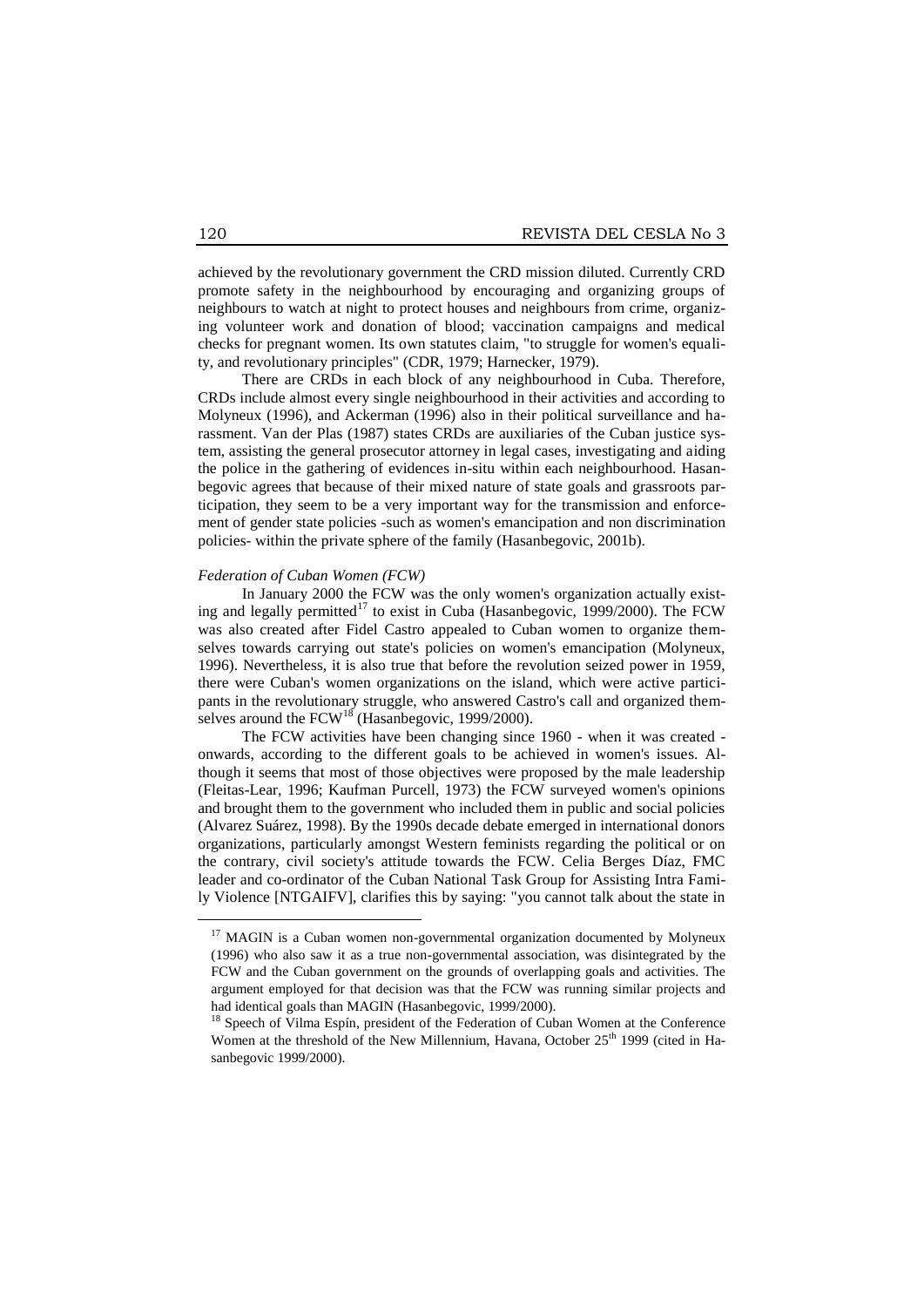Cuba without speaking of the FCW. In Cuba a Ministry of Women was not created because the government sustained the FCW in fulfilling that role. The FCW meets periodically in the gathering of Ministries" (Hasanbegovic, 1999/2000).

The FCW, since 1997, is in charge of the National Task Group for Assisting Intra-Family Violence, (FMC 1998; 1999; 2000) a group organized as a consequence of UN recommendations to Cuba after the IVth Women's World Conference in Beijing. The FCW has also been opening special canters for assisting women and families, named Casas de Orientación a la Mujer y la Familia, [casas] since 1991, where the FCW affirm that the organization offers assistance to domestic violence cases (Berges Díaz, in Hasanbegovic, 1999/2000; FMC 1996; Molyneux, 1996). Despite the existence of these specific resources to respond to domestic violence they were not indicated by any of the interviewees, and in fact, were almost unknown to them. Therefore, it is not discussed in this article although the question is left open. What is the reason behind what seems to be the lack of information or lack of use of the two specific state organizations to respond to domestic violence?

In the context of the interviews I gathered in Cuba, the FCW was recognized as the organization that assisted battered women in finding a place in the kindergarten for their children, helped them to find a job, and offering job training to them. Therefore, the kind of work carried out by the FCW regarding domestic violence, as mentioned by the agents of the state interviewed, is social work aimed at achieving women's economic independence.

The relevance that CRDs and the FCW play in the scheme of response to domestic violence cases is illustrated as follows:

[Policeman] "Those who must be informed are the "community factors": the Sheriff (jefe del sector) and if the sheriff cannot be reached because he is outside the police station or doing other work, the CRD and the FCW must be informed in the Sheriff's place … and well, the Family Doctor also must be informed, for although if the medical certification of the injuries was made in the hospital the family doctor always plays an important role for the follow up work he/she carries out with his/her patients and the close relation he/she has with the community. Thus he is in a better place to know about the community characteristics"

As it was documented by previous work the CRD seems to respond to domestic violence as the organism that bridges the battered woman's request for help with the police (Hasanbegovic, 1998: 1999). The CRD's activities also included gathering evidence for the legal process in cases of domestic violence and its members being witnesses in the hearing (Hasanbegovic, 2001b)

#### *B) Sheriff*

The sheriff or *jefe de sector* is the head of the police in a certain jurisdiction that comprises neighbourhoods and FDUs and CRDs in those neighbourhoods. Although the sheriff is a police official his/her work is a mixture of community and police work. He/she works and lives in the same neighbourhood where he/she carries out his/her duties. Those obligations are, above all, the prevention of crime. (Hasanbegovic, 1999 / 2000; Van der Plas, 1987). In this capacity, the sheriff has commu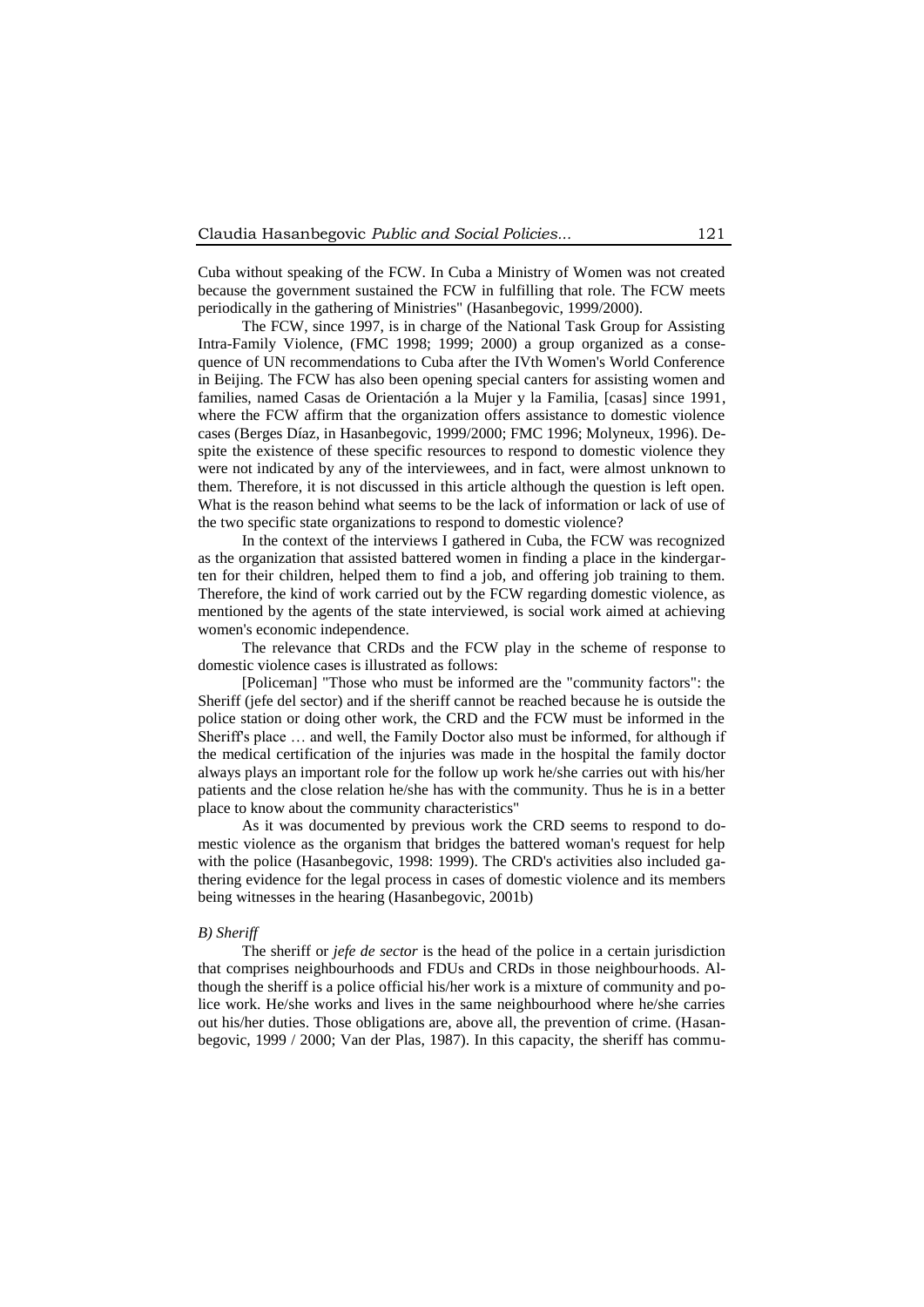nication with the other *factores de la comunidad* (community agents), as the organizations indicated in this section are named, in Cuba.

It is interesting to note that in Cuba since '97, despite high rank policemen receiving training on domestic violence organized by the FCW (Celia Berges in Hasanbegovic, 1999/2000) the Cuban policemen interviewed seem to receive training to deal with domestic violence, from a non-specific domestic violence scheme. The next quotation illustrates this point.

[Policeman] "I was trained as a policeman, but I did not receive specific training on Family Violence. However, in the initial training you get general induction for dealing with any kind of criminal case, and statutory laws, and penalties for different offences which enable you to intervene".

# *C) Neighbours*

Police indicated neighbours as a crucial source in their work, and therefore it is important to refer to Van der Plas' work (1987) on the Cuban criminal justice. Neighbours are considered by the Cuban justice system, according to that author "essential auxiliaries of the Justice". Consequently, when the police are investigating a case of domestic violence, it is expected that neighbours of the couple might give evidence about the case. I saw this during my fieldwork in connection with one of the women I interviewed (Hasanbegovic, PhD chapter 3; Hasanbegovic 1999/2000).

An illustration of some of the possible explanations for the role of neighbours in dealing with domestic violence can be seen in the following quotation:

[Male lawyer] "We [Cubans] have all the rights to protect a person who is in need of protection. This right is not laid out by the statutory law. …I believe it is a theme of our political culture. It could be found in the [political] speeches, the public interventions of the revolutionary leaders, the social workers, the FWC and the relevance we give to the protection and good breeding of the youth and the children".

#### *D) Family doctor unit*

The FDU was organized in Cuba in 1994 (FLACSO, 1992), and its staff includes a general practitioner doctor (family doctor), a psychologist, a nurse and a psychiatrist. Each FDU is in charge of a limited number of families, generally around 200 (Hasanbegovic, 1999/2000). Family doctors have their home and clinic in the same neighbourhood as their patients and have to visit them in their own houses periodically. The FDU aims to look after the well being of the families, socio-psychological-physical balance. Thus, their work includes a social aspect of people's health that is not commonly found amongst General Practitioners in other countries (ex. Holland). This is shown in the periodical evaluation of the family. That evaluation must be carried out every six months amongst the family patients of the FDU, by which health and social aspects of the family balance are evaluated, determining whether the family is "in crisis" and what kind of treatment (including social attention) might be needed.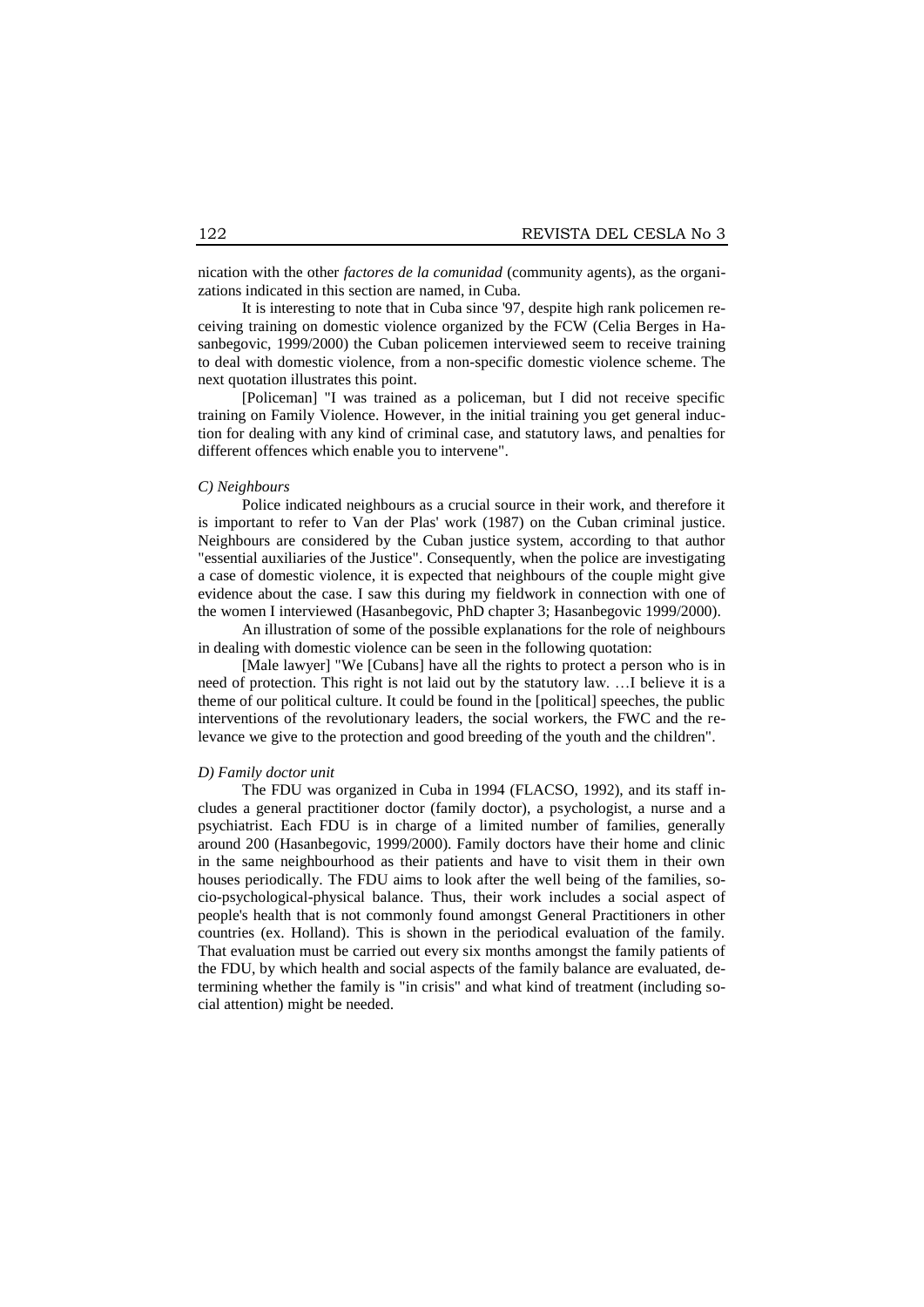#### *E) Social workers*

I left Social Workers as an individual category because the interviewees did not specify whether social workers dealing with domestic violence belonged to hospitals and/or to the FCW. However, the four groups of agents of the state mentioned this organization in almost all cases, thus it seems relevant to explore it separately.

Social Workers were indicated as an organization in charge of assisting battered women to find child benefits, jobs, or other kinds of subsidies. However, when they were interviewed (see social worker in Alberdi Rivero, 1996; Hasanbegovic, 1999/2000), they all complained about the enormous strains posed by the economic crisis of the '90s. That crisis is known in Cuba as "Special Period", to their work, the material shortages and devaluation of the Cuban currency that transformed state forms of financial assistance so that there was no effective help for women.

Perhaps some of the most important aspects of all the organizations indicated by the Cuban interviewees is: a) that they all live and work in the same neighbourhood as their patients/clients; b) they work in coordination with each other as a wide teams and c) they work within private/public boundaries which were redefined by the Cuban revolutionary government. These allow intervention in private matters to promote/enforce state policies, including women's emancipation and nondiscrimination in both the public and private sphere (Hasanbegovic, 2001b).

Table 3 (in appendix to section 4) illustrates number of times in which organizations were mentioned by the four groups of agents of the Cuban state interviewed.

# a) Answers by professional group

Looking at the information offered in table 3 from the professional group perspective, it seems that lawyers, know/use (socialist) civil society (7/10); sheriffs (4/5); FDU (9/10) and social workers (5/5). Lawyers do not appear to resort to work from neighbours (0/5). The latter is understandable since lawyer's work is in relation to that of the police and the justice system.

Police seem to know/use (socialist) civil society (10/10); sheriffs (5/5); neighbours (5/5); FDU (9/10) and social workers (5/5). The police are the group of agents of the Cuban state that appears to have a higher level of knowledge/use of the existing scheme of organizations to deal with domestic violence. The Police was the only group of agents of the state to name neighbours as a resource to respond to domestic violence. Comments on this were made above, and I remit to them.

It appears striking that doctors do not indicated the FCW as many times as the other interviewees, an 8/12 mentioned civil society and within that category, only 3/6 indicated the FCW.

Judges appear to mention (socialist) civil society 2/4 times; sheriff (2/2); neighbours (0/2); FDU (3/4) and social workers (2/2).

Doctors seems to be the group of agents of the state who know/use the least number of organizations. They mentioned (socialist) civil society (8/12); sheriffs  $(6/6)$ ; neighbours  $(0/6)$ ; FDU  $(11/12)$ ; and social workers  $(4/6)$ . Perhaps, that is due to the fact that their work relies on social workers of hospitals rather than those social workers of the FCW. Nevertheless, four of the doctors indicated social workers.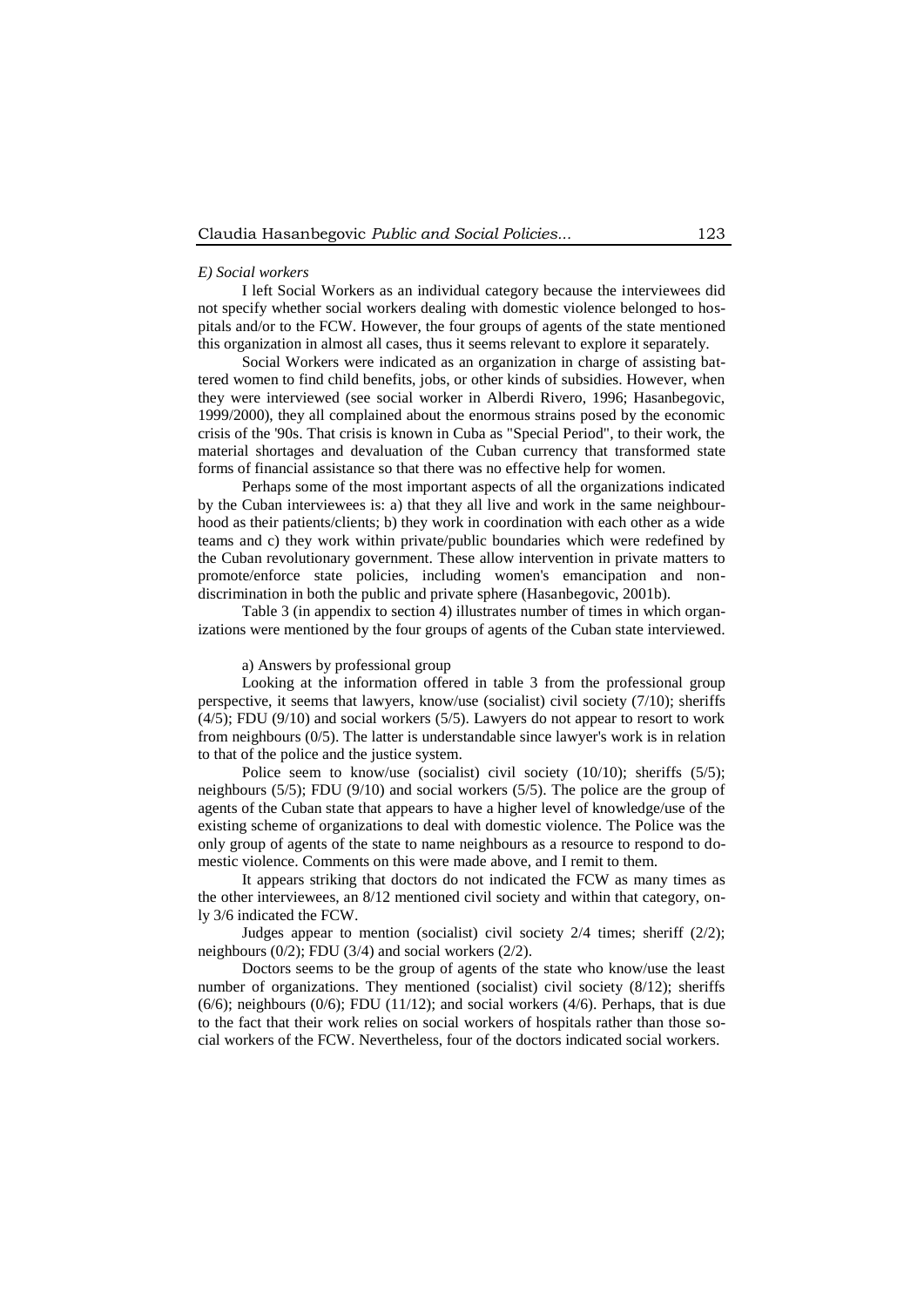Nevertheless, in all the professional groups the level mentions are very close to the potential indications. This suggests that these Cuban agents of the state might have a wider knowledge/use of organizations than their Argentinean colleagues.

#### b) Answers per type of resources

If we look at the answers given by type of organization as illustrated in table 4 below, they suggest that almost all the interviewees have a high level (between 75% -socialist civil society- to 94.44% -sheriffs-) of knowledge/use of the entire resource scheme to deal with domestic violence. Yet, neighbours are the exception to the norm, showing only a 27.77% of indications. This could be seen as a resource used only by the police, since that is the only group of agents of the state who mention neighbours. (See Table 3 in appendix to section 4)

Considering Table 3 it appears that the sheriff is the organization more frequently mentioned by the four groups of agents of the state (94.44%), followed by the FDU (88.88%), the social workers (83.33%) and the (Socialist) civil society (75%). Firstly, could it be suggested then, that these agents of the Cuban state see domestic violence cases firstly as a crime? Thus, domestic violence needs to be controlled by the police. Secondly, could it be said that the Cuban agents of the state see domestic violence as socio-health problem which requires medical attention and thirdly, as a problem which needs social support to be overcome in the long term? Table 4 (in appendix to section 4) illustrates what has been said before.

Stressing the exploration in percentages of each country' organizations scheme knowledge/use, and referring to the total percentages obtained in tables 2 and 4, it could be suggested that, in Argentina agents of the state know/use only a tiny part of that organization schemes put into place (16.66%). In Cuba, however it appears that the scheme is known/used in a 76.19 % percentage (from 76.19% to 88.88%).

These tendencies suggest that: a), agents of the state interviewed considered domestic violence as a crime, thus they work together with the sheriff. b) They see domestic violence as a socio-health problem, and thus they rely for their work on the work of the FDU (88.88%). c) They also see domestic violence as a social problem in need of material and social assistance, and therefore they resort to the social workers' work for battered women (83.33%). E) Finally, it could also be said the Cuban interviewees see domestic violence as a problem that concerns and affects the entire community, and therefore, they work together with the civil society (CRD 1979, and FCW 1996). The question that follows is, of how these organizations" schemes and knowledge/use of it by agents of the Argentinean and the Cuban state, affects battered women's lives in their search for response to domestic violence.

#### **5. Conclusions**

Whilst emphasizing once again that this study does not claim to be representative, nevertheless, it tries to offer an illustration of the dynamics and forms of social and public policy intervention in domestic violence in Argentina and Cuba.

In examining at both Argentina's and Cuba's schemes of organization outlined in the previous sections, some similarities and differences emerged.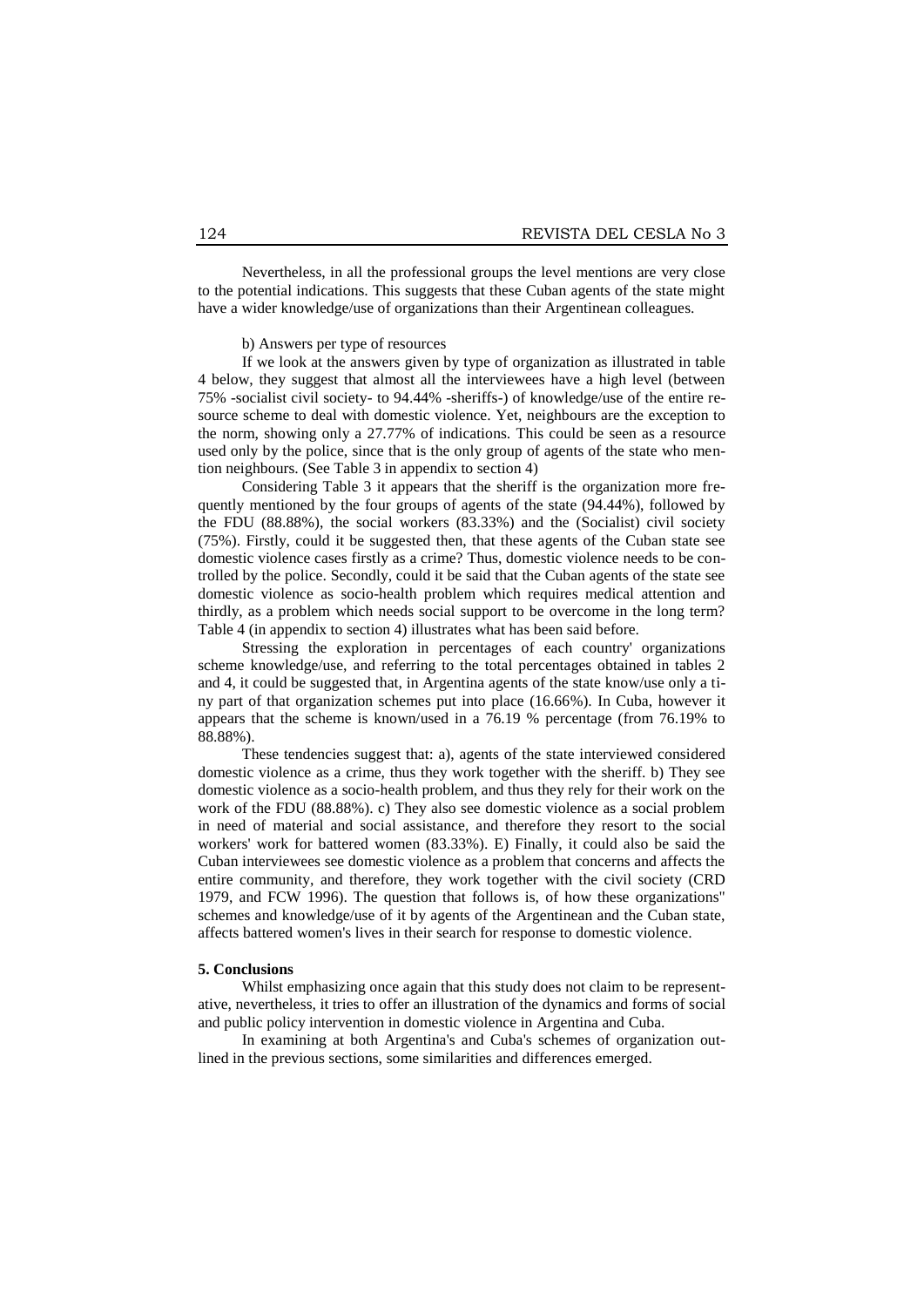The first similarity suggests that in neither country social assistance is seen as an efficient resource to respond to domestic violence. That could be either because 1), it is almost non-existent or 2), its efficiency was hindered by economic transformations occurred in the '90s. The first situation could be said of Argentina, where the extreme weight of the repayment of the external debt on an economy with minimum growth<sup>19</sup>, an economic recession, socio-economic adjustments (Tedesco, 1999a) and corruption in the management of public funds of social security<sup>20</sup> have had a devastating impact on social policy. The second situation meanwhile seems to reflect the impact of the "special period in times of peace", in other words: the Cuban economic crisis originated mainly to globalization and the strengthen of the United States' economic blockade to Cuba (Montreal, 1999)

Following this, the second similarity is the state intervention, either in the form of the court (Argentina) or police and mixed state institutions (Cuban socialist civil society) seems to play an essential role in the implementation of social and public policy in cases of domestic violence.

Thirdly, during the '90s both countries created specific state organizations to respond to domestic violence as a direct consequence of international developments and the UN declarations, conferences and recommendations. Nevertheless, these new organizations were apparently not perceived as relevant. In Argentina, they seem to be only a "formality" without actual state financial support and institutional backing (Rodríguez, 1998). In Cuba, it appears, they have not as yet been widely publicized. Furthermore in Cuba it seems their own social-community-state system for dealing with domestic violence existed before the indicated changes occurred -it appears to have been seen as rather efficient and coherent, although in need of upgrading and involving specific training on domestic violence (Hasanbegovic, 1999a, Hasanbegovic, 2001b).

Amongst the main differences are firstly the numbers and organizations. The Argentinean organizations" schemes to deal with domestic violence seem to number 21 organizations, compared with the seven indicated by the Cuban agents of the state. So, it may be expected that Argentina is offering better protection and assistance for battered women than Cuba. However, when we look at the percentages of these organizations' schemes being known/used by the agents of the state, in Argentina only 16.66 % of the schemes seem to be known/used by the professionals interviewed. Yet in Cuba between 76.19% to 88,88% of the schemes seems to be known/used. Thus suggests that probably the Cuban system is more efficient than the Argentinean one, with widely known/used schemes in a form entailing the cooperation of the different organizations with each other.

Secondly, the differences in percentages of potential mentions of organizations" schemes currently known/used in Argentina and Cuba could imply that: a) many of these organizations in Argentina may only be nominal, inefficient and/or perhaps unknown to many of the agents of the state; b) the few organizations indi-

1

<sup>19</sup> Information from newspaper (2001) URL: *[www.Pagina12,](http://www.pagina12/) 01-05-21*, on-line.

<sup>20</sup> Information from newspaper (2001). URL: *[www.Pagina12.](http://www.pagina12/) 01-07-19*, on-line.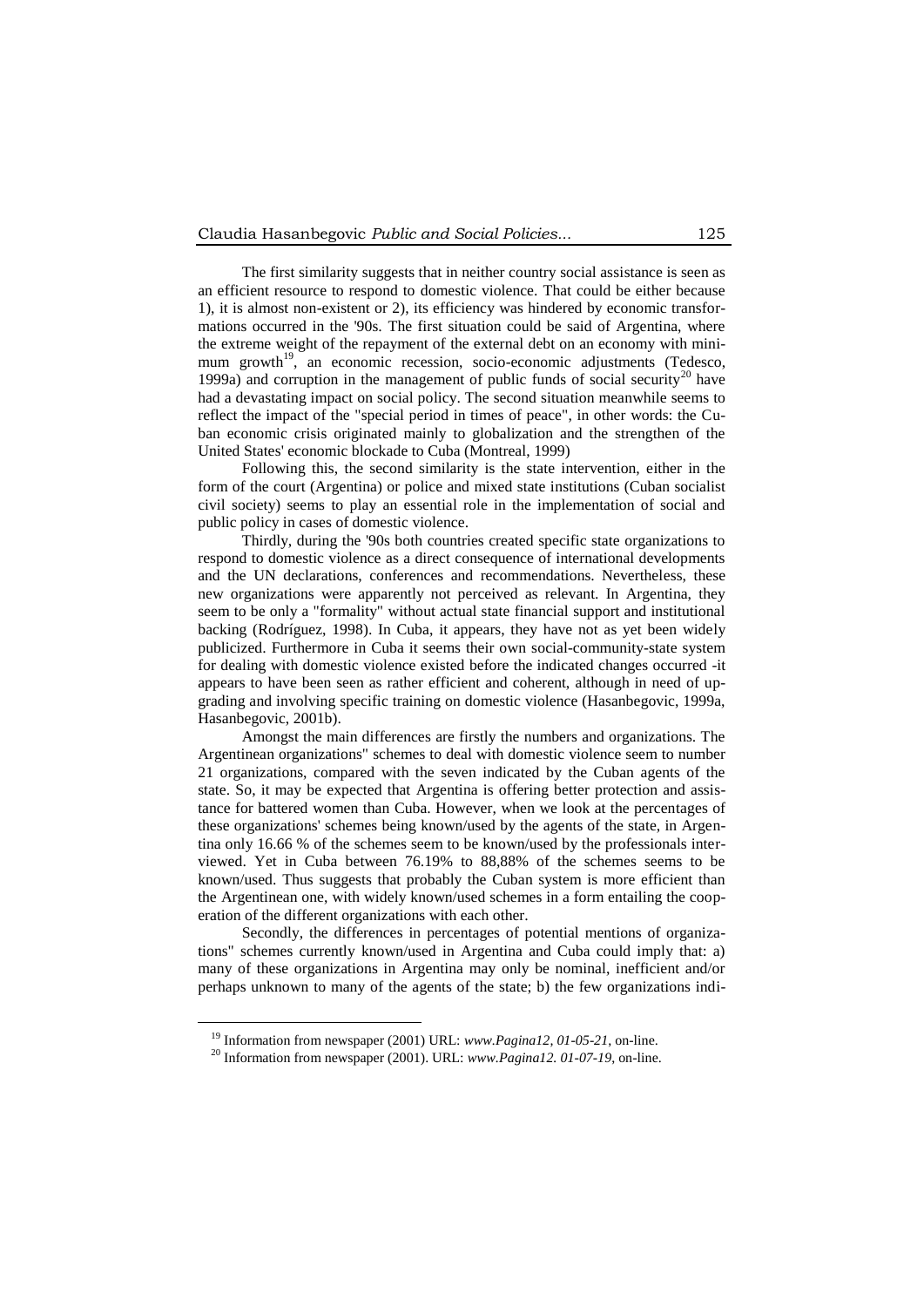cated in the Cuban scheme are well known and used because they are fewer in numbers and/or because they are more effective.

Thirdly, it could be suggested that in Cuba there is a, coherent multi-agency kind of work in response to domestic violence (Hasanbegovic, 1998; Hasanbegovic, 2001b) in which community, the police, the community health system and the socialist civil society all play important roles. Yet, this cannot be said of the Argentinean situation. In fact, the true picture documented by women's activists and the media that women's NGOs are left alone by the state to assisting in domestic violence cases, despite the Argentinean state's international human rights compromises (Rodríguez, 1998; Pluis, 1998; Motta y Rodríguez, 2001).

Fourthly, from Table 1 it seems that the work done by the civil society in Argentina has been the most mentioned and 31.48% of the total potential indications were made. It seems that civil society's organizations are the most known/used organizations for dealing with domestic violence, and are especially used by family courts (judges). However, despite its relevance their work does not have any kind of state support. There does not seem to be a coherent response amongst the 21 organizations mentioned, and the state appears to leave civil society alone to respond to domestic violence. It is true that traditional and specific state institutions seem to be known/used to 29.23% of its potential and the salaries of its agents are paid by the state. However, criticisms of the lack of adequate financial support for the specific state institutions were documented (Rodríguez, 1998), as well as the judicial attitudes to domestic violence cases referred to non-governmental organizations for psychological treatments (Grossman et al, 1989; Rodríguez, 1998; Motta y Rodríguez, 2001).

If a lack of adequate free legal representation for battered women is emphasized by several authors (Rodríguez, 1998; Birgin, 1998; Pluis, 1998) this, it is suggested, due to may be the fact that, although existing traditional state institutions have a statutory legal duty to deal with domestic violence, in general the Courts refused to give those cases the attention they deserved. They seem to be dismissed "in order to preserve the family, and the intimacy of the privacy of the family" within a view that discriminates women and children. Furthermore, in cases where judges in the Family Court interpret the statutory law and the Domestic Violence Act (1994) following the law directions, and where judges are threatened by violent men, the Criminal Justice system refuses to intervene (Hasanbegovic, 2000; Red de Madres, April 2001).

On the other hand, it appears from reading Table 3 that, in Cuba most of the work responding to domestic violence takes place at the community level, with state (police, FDU, social workers), neighbours and two mass organizations of the socialist civil society (CRD, FCW) working in a coherent manner. Thus, in the case of Cuba the state seems to have a crucial role in this response. Furthermore, questions are raised by the fact that this system already seems to be rather effective in dealing with domestic violence (Hasanbegovic, 2001b), and that the new specific state organizations are almost unknown to the agents of the state interviewed, even long time after they were created. The questions must be: 1) were these specific organizations created out of international pressure rather than an internal need? 2), does the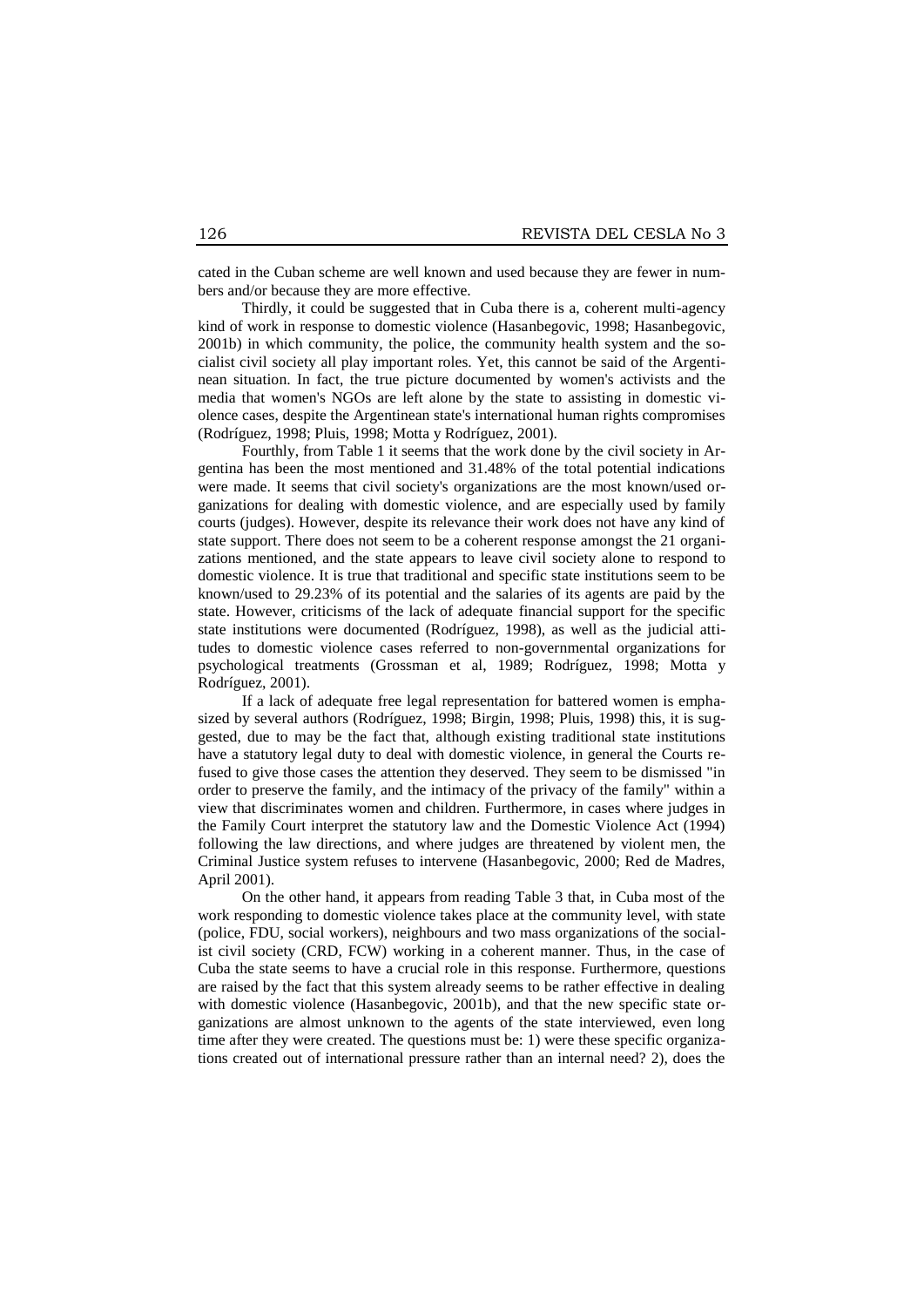state sufficiently inform its agents and the community about their existence? 3), and if they do not, why not?

Our study suggests that for certain countries, (other than Anglo-Saxon societies) state intervention in domestic violence cases is a concrete reality, with its relevance frequently being emphasized for the lack of welfare policies. Further research should determine the impact of the state intervention described as a source of either empowerment or disempowerment for women.

I want to thanks Prof Jan Pahl for her comments on a first draft of this article as well as her support to attend the Social Policy Association Annual Conference in Queen's University, Belfast where I present this work.

I also want to thanks to Rachel Morgan and Stephen Liard for their assistance on editing and improving the English of this article.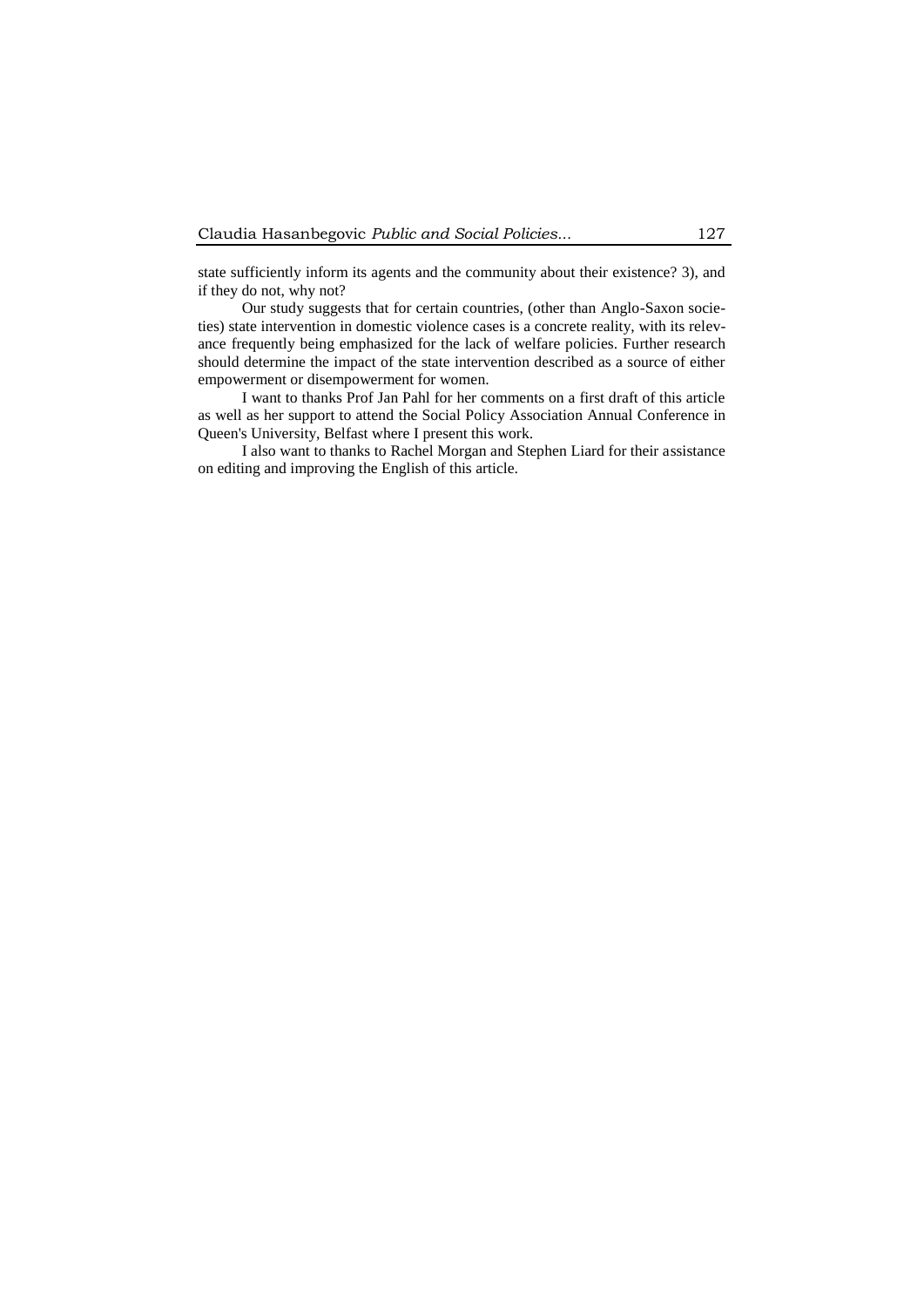# **Bibliography:**

**Ackerman, H.** (1996) *The Balsero Phenomenon, 1991-1994*, Cuban Studies 26. Center for Latin American Studies. University of Pittsburgh Press.

**Aguilar, C.** (1994) "Is there a place for feminism in the revolution?", Gaby Küppers (ed) Compañeras. *Voices from the Latin American Women's Movement.* London: Latin American Bureau.

**Alberdi Rivero, Z**. (1996) *La violencia contra la mujer en las relaciones de pareja*. Tesis de licenciatura en Sociología No. 480. Universidad de La Habana.

**Alvárez Suárez, M.** (1998) *Mujer y Poder en Cuba*, Temas, No. 14 (pp 13-25). Abril-Junio.

**Amado, A. M.** (1996) *Argentina. Esa mano con puñal. La violencia política aparece vinculada a brutales hechos de maltrato, incluido el asesinato de mujeres*, MUJER/FEMPRESS. No. 178, Agosto. Santiago de Chile.

**Arez Muzio, P.** (1999) *Patriarcado: ¿qué tan lejos te hemos dejado?* Paper given at the III Taller Internacional Mujeres al Umbral del Milenio. Universidad de La Habana.

**Azcuy Henríquez, H.** (1995) *Estado y sociedad civil en Cuba*, Temas, No. 4 (pp 105-110). Octubre-Diciembre.

**Baldock, J**. (1999) "What is Social Policy?" J.Baldock, N. Manning, S. Miller and S. Vickerstaff (eds) *Social Policy*. Oxford: Oxford University Press.

**Basail Rodríguez, A.** (1999) *Legitimidad y eficacia del sistema político cubano. Ensayo sobre las políticas públicas en los 90*. (mimeo). Universidad de La Habana.

**Ben Plotkin, M.** (2001) *Freud in the Pampas: the emergence and development of a psychoanalytic culture in Argentina.* Stanford University Press.

**Birgin, H.** (1998) *Imagen y percepción de la ley de violencia. Informe final de investigación*. Buenos Aires (mimeo).

**Campuzano, L.** (1996) *Ser cubanas y no morir en el intento*, Temas, No. 5 (pp 4-10). Eneromarzo.

**Caño Secade, M. del C.** (1997) *Mujer, transformaciones sociales e internacionales de género.* Paper given at LASA, Latin American Studies Association Conference. (mimeo)

*CPRA* (2000) *Código Penal de la Argentina. Sancionado en 1923, y con las modificaciones subsiguientes. Buenos Aires: Ediciones el País.*

**CDR** (1979) *Tesis, Dictámenes y Resoluciones del Primer Congreso de los Comités de Defensa de la Revolución*. La Habana: Editora Política.

**Dilla, H.** (1999) *The virtues and misfortunes of civil society*, NACLA. Report on Cuba. Vol. XXXII, No.5, March/April (pp 30-36).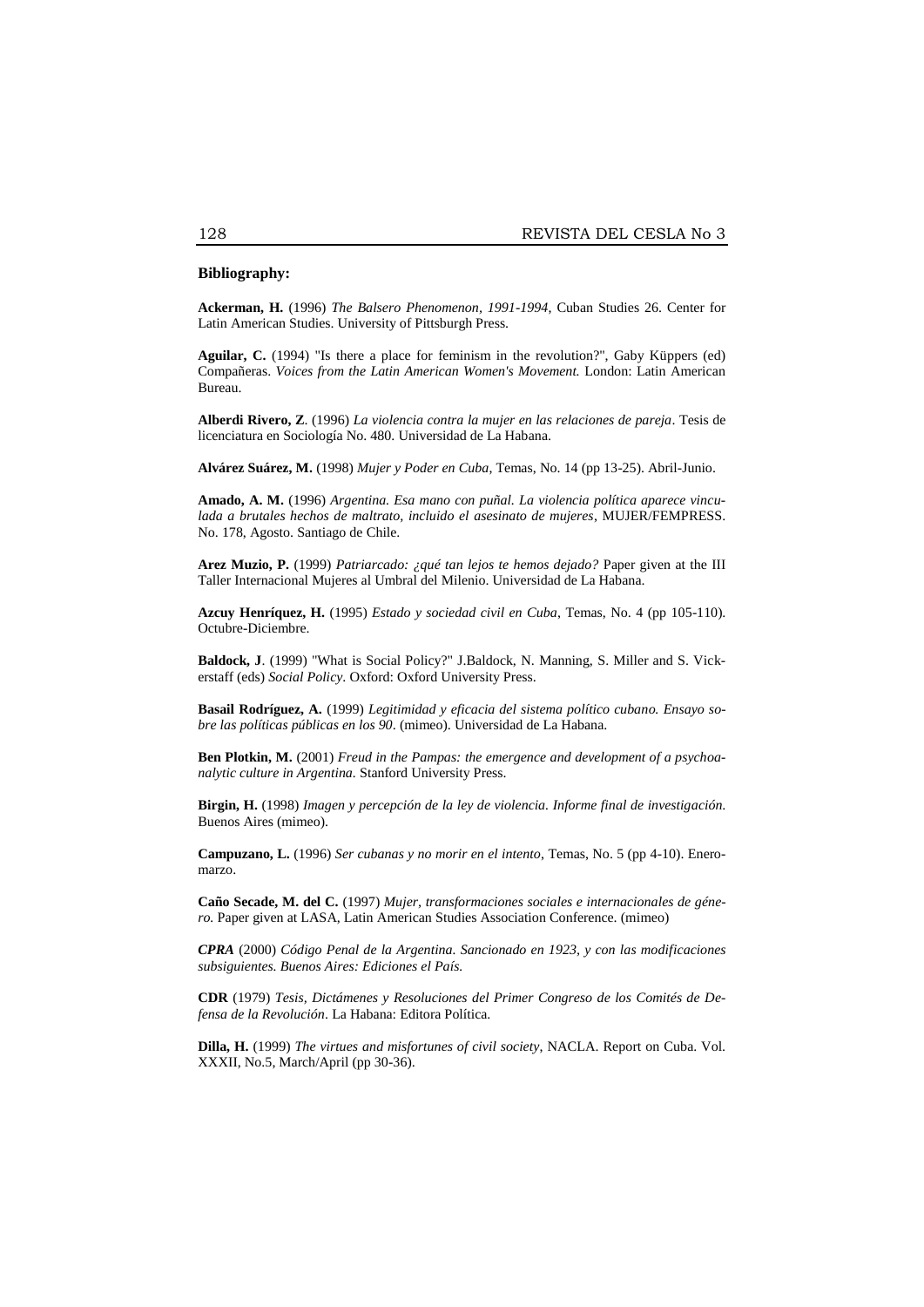**Finch, J. and Mason, J.** (1993) *Negotiating family responsibilities*. Tavistock / Routledge. London. New York.

**FMC** (1996) *Memorias del Quinto Congreso de la FMC*. La Habana: Editorial de la FMC.

**FMC** (1998) *Programa de Prevención de Violencia Doméstica de la Federación de Mujeres Cubanas*. La Habana: Editorial de la FMC.

**FMC** (1999) *Plan de Acción del Gobierno de Cuba para el seguimiento de la Plataforma de Beijing.* La Habana: Editorial FMC.

**FMC** (2000) *Cuba's response to violence against women.* Translated by Steve Wilkinson, Cuba Si, Spring 2000, (23). Published by the CSC. London.

**FLACSO** (1992) *Mujeres Latinoamericanas en Cifras*. Cuba. Ministerio de Asuntos Sociales. Madrid: Instituto de la Mujer.

**Fleitas Lear, M**. (1996) *Paradojas de la mujer cubana*, Nueva Sociedad, No. 143 (pp 41-55).

**GCBA** (1999) *Estadísticas del Programa de Prevención y Asistencia de la Violencia Conyugal*. (mimeo). Dirección General de la Mujer del Gobierno de la Ciudad de Buenos Aires.

**Gramsci, A.** (1971) *Selections from the Prison Notebooks of Antonio Gramsci*. Q. Hoare and G. Nowell Smith (ed. and translator). London: Lawrence and Wishart.

**Grossman, C., Mesterman, S., Adamo, M.** (1989) *Violencia en la familia. La relación de pareja. Aspectos sociales, psicológicos y jurídicos*. Buenos Aires: Editorial Universidad.

**Guillard Limonta, N.** (1999) *Reflexiones sobre el tratamiento de la imagen de la mujer en los medios publicitarios de Cuba. ¿Ayudan a la construcción de la democracia?* Paper given at the III Taller Internacional Mujeres al Umbral del Milenio. Universidad de La Habana.

**Harnecker, M.** (1979) Cuba. *Los Protagonistas de un Nuevo Poder.* La Habana: Editorial de Ciencias Sociales.

**Hasanbegovic, C.** (1997) *War of Identities: Argentinean Catholic and Military Fundamentalism*. Paper given at Women, World and Politics Conference. University of London.

**Hasanbegovic, C.** (1998a) Cristina struggle. The challenge of being a woman in Argentina. Paper given at the Annual Conference of the Society for Latin American Studies. University of Liverpool.

**Hasanbegovic, C.** (1998b) *Domestic Violence and the state response in Cuba. An analysis of Transition*. Master Thesis in Women and Development. Institute of Social Studies. The Hague.

**Hasanbegovic , C**. (1999/2000) Ph.D. fieldwork notes in Havana. Cuba. (mimeo).

**Hasanbegovic, C**. (1999a) *Wife Abuse and the state response in Cub*a. Article awarded the Blakmore Harold Prize by the Society for Latin American Studies. University of Cambridge.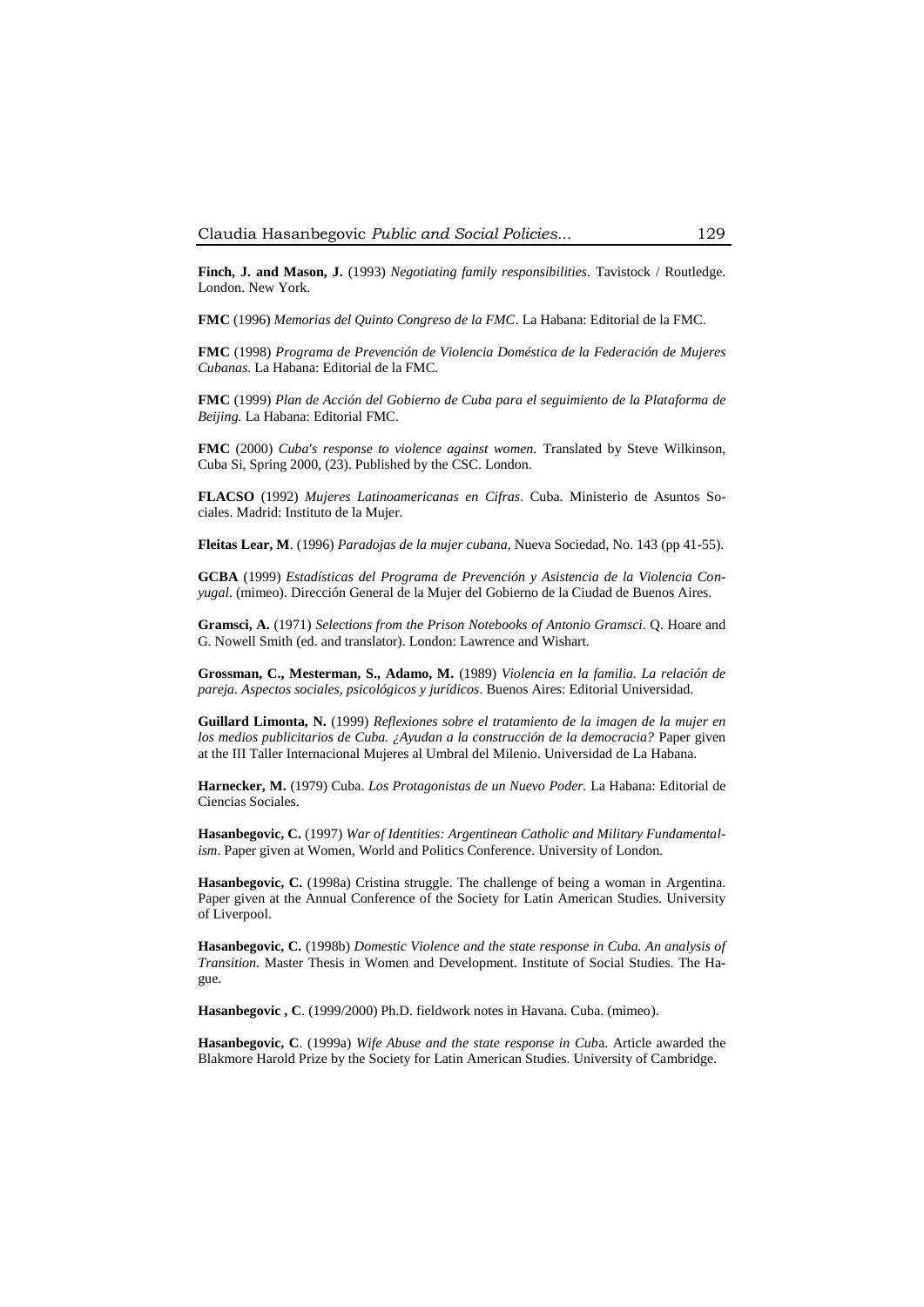**Hasanbegovic, C.** (1999b) "*Cruel but not unusual", Trouble and Strife*, No.39, Summer (pp 57-63). London.

**Hasanbegovic, C.** (2000) *PhD fieldwork notes in Buenos Aires* (mimeo).

**Hasanbegovic, C.** (2001a) *"In place of fear". Cuba. Response to Domestic Violence*. Morning Star, Thursday, March 15, (pp 7). London.

**Hasanbegovic, C.** (2001b) *Violencia Marital en Cuba. Principios Revolucionarios versus viejas Creencias. School of Social Policy, Sociology and Social Work.* University of Kent at Canterbury.

**Kaufman Purcell, S.** (1973) "Modernizing Women for a Modern Society: The Cuban Case", Female and Male in Latin America. A. Pescatello. Pittsburg (ed). University Press.

**Lewis, R., Dobash, R., Dobash, R.,Cavanagh, K.** (2001) "*Law's Progressive Potential: the value of engagement with the law for domestic violence", Social and Legal Studies*. An international journal. Volume 10, 2001 (pp 106-129).

**Mafalda Asoc. civil** (1997) *Report on activities 1996-1997 to MAMA CASH*. Buenos Aires (mimeo).

**Marques Pereira, B.** (1998) *Linking Social and Political Citizenship: Women's Action in the Southern Cone*, Social Politics. International Studies in Gender, State and Society. Volume 5. Number 2. Summer (pp 214-231).

**Miccio, G.K.** (2000) *Notes from the Underground: Battered Women, the State and Conceptions of Accountability*, Harvard Women's Law Journal. Volume 23. Spring (pp 133-172).

**Molyneux, M.** (1996) *State, Gender and Institutional Change in Cuba's "Special Period"*: The Federación de Mujeres Cubanas. University of London. Institute of Latin American Studies. Research Papers No. 43.

**Montreal, P**. (1999) *"Sea Changes. The New Cuban Economy", Inside Cuba*. NACLA, Report on the Americas, Volume XXXII, No. 5, March/April. (pp 21-29)

**Motta, C. and Rodríguez, M**. (2001) *Mujer y Justicia. El caso Argentino*. Buenos Aires: Banco Mundial.

**Pearson, R.** (1997) *Renegotiating the Reproductive Bargain: Gender Analysis of Economic Transition in Cuba in the 1990s*, Development and Change. Volumen 28, No. 4, October. The Hague: Blackwell/Institute of Social Studies.

**Pluis, L.** (1998) "Víctimas: transeúntes de incógnito en la escena penal", en: Lamberti, Sánchez, Viar (eds.). *Violencia familiar y abuso sexual*. Buenos Aires: Editorial Universidad.

**Proveyer, C.** (1999) *Subjetividad identitaria y violencia doméstica*. Paper given at the III Taller Internacional Mujeres al Umbral del Milenio. Universidad de La Habana.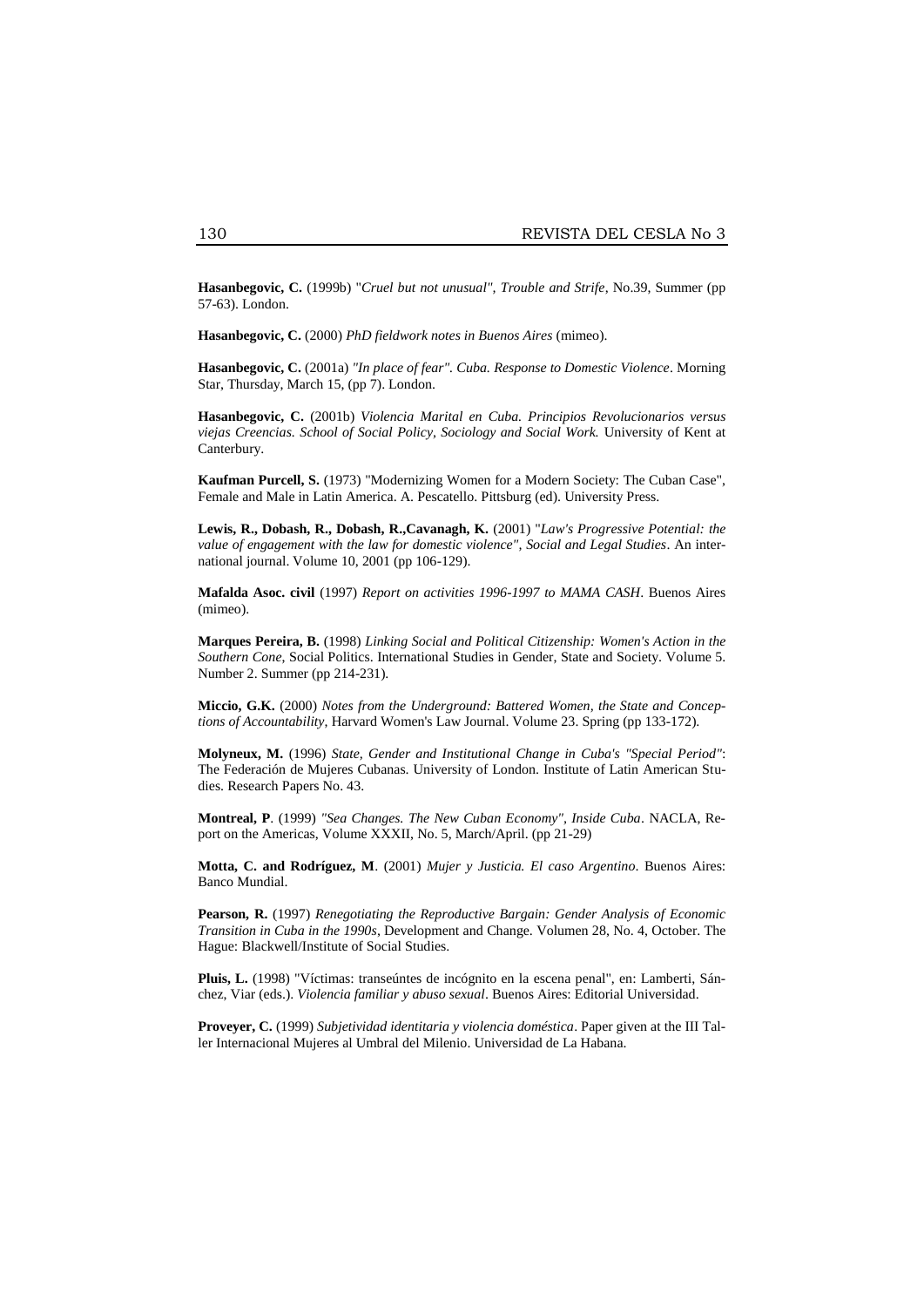**Rai, S.** (1996) *Women and the state in the Third World: Some issues for Debate*, S.M. Rai y G. Livesley (eds) Women and the State International Perspectives. London: Taylor y Francis.

**Rodríguez, M.** (1998) *"Mujer y Violencia", CELS (ed) Reporte de la situación de los derechos humanos en la Argentina.* CELS. EUDEBA. Buenos Aires.

**Schneider, E.** (2000) *Battered Women and Feminist Lawmaking*.. New Haven. London: Yale University Press

**Tedesco, L.** (1999a) *La ñata contra el vidrio: urban violence and democratic governability in Argentina*, Bulletin of Latin American Research No. 19, (pp 527-545).

**Tedesco, L.** (1999b) *Democracy in Argentina. Hope and Disillusion*. London. Portland: Frank Cass.

**UN** (1999) *Report on Violence against Women*. GENERAL E/CN.4/1999/68. 10/3/1999 (UNon-line).

**UN** (1993a) *Convention for the Elimination of Discrimination Against Women. (CEDAW 1979), 19 Directive of 1992,* Human rights instruments. M.F.A. of the Netherlands.

**UN** (1993b) World Conference on Human Rights: The Vienna Declaration and Program of Action. (mimeo)Vienna.

**UN** (1996) *Fourth World Conference on Women, Beijing 1995. Platform for Action and the Beijing Declaration*. New York: United Nations.

**UN** (2000) *Comentarios del gobierno de Cuba acerca del informe de la visita al país de la relatora especial de la Comisión de Derechos Humanos sobre la violencia contra la mujer*. E/CN.4/2000/31.22 March.

**UN** (2000) ´´*Informe sobre la misión a Cuba". La Violencia contra la Mujer. Informe de la Relatora Especial sobre violencia contra la mujer*. E/CN.4/2000/68, 8 February.

**Váldez, N. P.** (1997) *El estado y la transición en el socialismo: creando nuevos espacios en Cuba*, Temas, No. 9 (pp. 101-111). Enero-marzo.

**Van der Plas, A.** (1987) *Revolution and criminal justice: the Cuban experiment, 1959-1983*. Latin American Studies. Dordrecht: Foris Publications, CEDLA.

**Walby, S**. (1995) *Theorizing patriarchy*. Oxford: Basil Blackwell.

**World Bank** (2000) *Poor people in a Rich country. Poverty Report for Ar*gentina. <www.worldbank.org>

**Yuval-Davis, N.** (1999) *Introduction: women and the new discourse of citizenship,* P. Webner, and N. Yuval-Davis (eds.) Women, Citizenship and Difference. London and New York: Zed Books.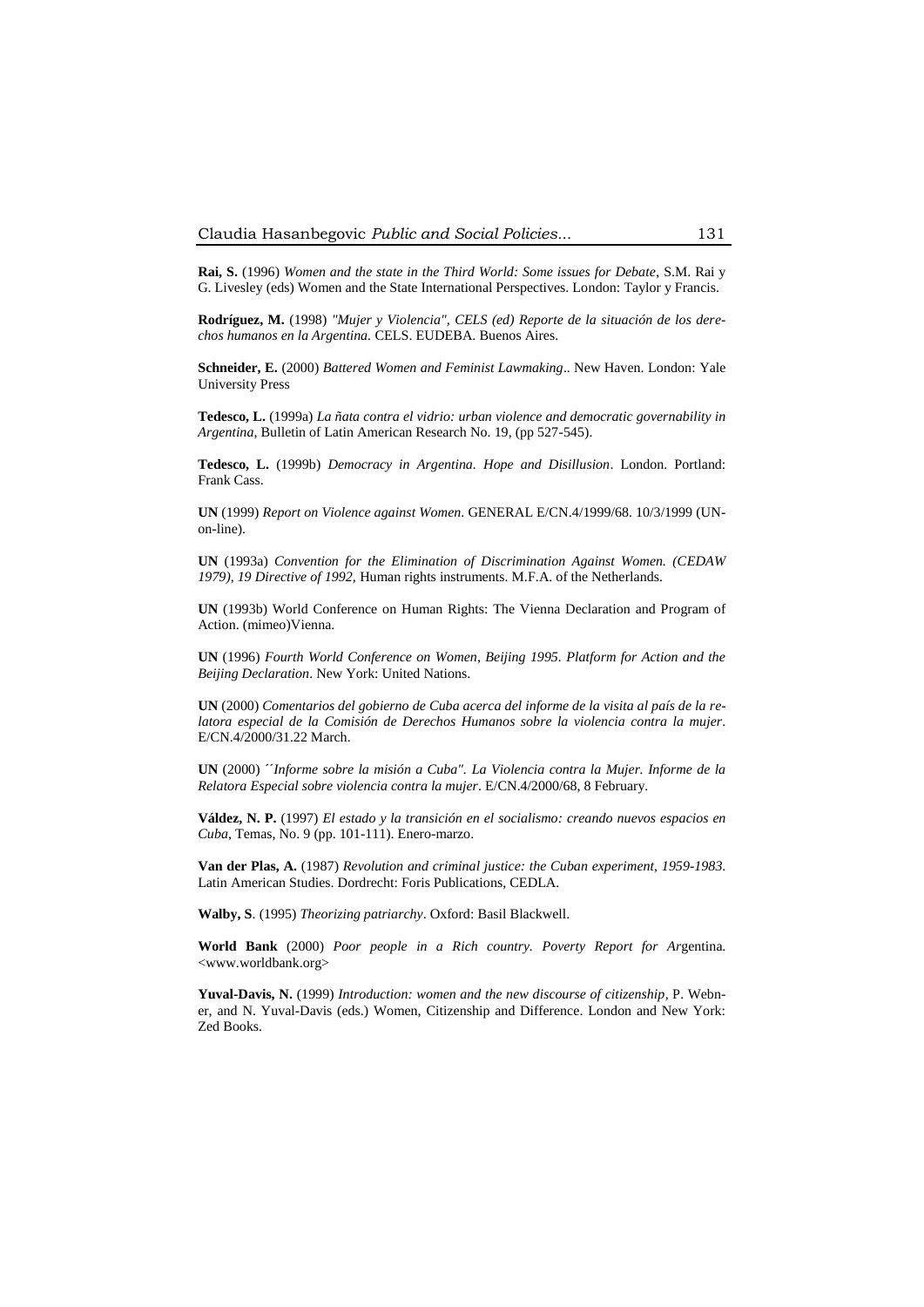**Zannoni, E.** (1999) *Algunas observaciones criticas al servicio de justicia, al proceso civil y a los procesos familiares en particular, en el sistema judicial de la actual ciudad de Buenos Aires*, Revista de Derecho de Familia. No. 14. Buenos Aires: Abeledo Perrot.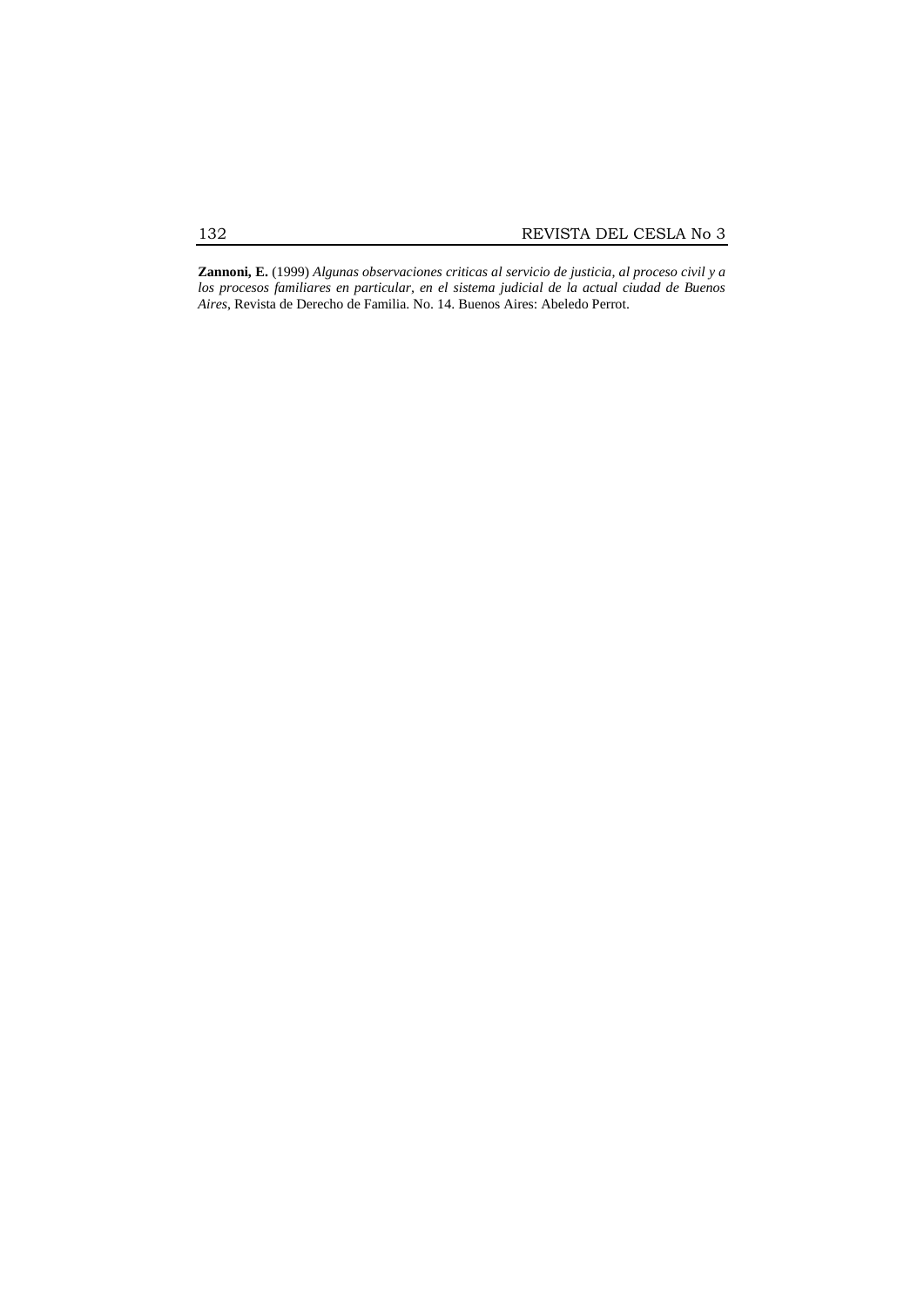# **Appendix to section 3 and section 4**

# **TABLE 1 Organisations for dealing with domestic violence as mentioned by agents of the state: ARGENTINA NUMBERS OF TIMES MENTIONED\***

| Organizations              | Lawyers        | Police | Judges | Doctors   |
|----------------------------|----------------|--------|--------|-----------|
| mentioned as dealing       |                |        |        |           |
| with DV                    | N <sub>5</sub> | N: 5   | N: 5   | N:3       |
| Total names indicated:     | 21             |        |        |           |
| 1 Traditional state        | 6(40)          | 9(40)  | 1(40)  | 4(24)     |
| institutions               | (8)            |        |        |           |
| 2 Specific state insti-    |                |        |        |           |
| tutions that deal with     | 4(45)          | 6(45)  | 14(45) | 1(27)     |
| DV(9)                      |                |        |        |           |
| (ej. Women police station) |                |        |        |           |
| 3 Civil society (3)        | 5(15)          | 1(15)  | 8(15)  | 3(9)      |
| (ej. Women's NGOs)         |                |        |        |           |
| 4 Social assistance (1)    | 0(5)           | 0(5)   | 0(5)   | 1(3)      |
| (ej. Financial help)       |                |        |        |           |
| Total of mentions          | 15             | 16     | 23     | 9 [63]    |
| Total if all interviews    |                |        |        |           |
| had mentioned all          |                |        |        |           |
| organizations              | (105)          | (105)  | (105)  | (63)(378) |

*Note: DV = domestic violence. N: total number. In brackets: number of mentions if each respondent had mentioned all the organizations.*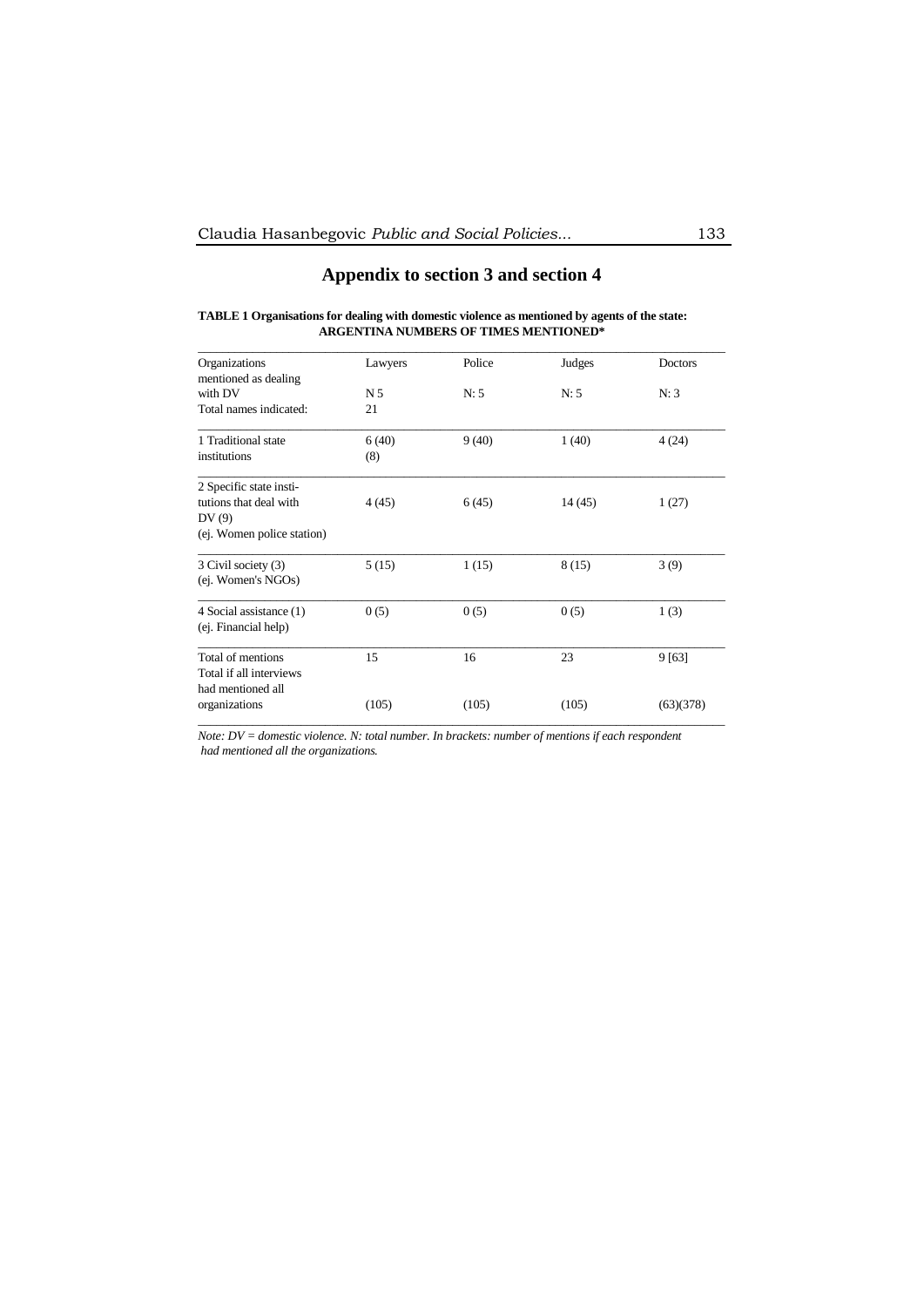## **TABLE 2 Organizations for dealing with domestic violence**: **Actual mentions by agents of the state compared with percentage of potential mentions: ARGENTINA**

| Organizations mentioned as<br>dealing with DV<br>Total names indicated: 21 mentions            | Potential<br>number of | Actual number<br>of mentions | Column <sub>2</sub><br>as $%$ of col 1 |
|------------------------------------------------------------------------------------------------|------------------------|------------------------------|----------------------------------------|
| 1 Traditional state institutions<br>(8 organizations x 18 interviewees)                        | 144                    | 20                           | 13.8%                                  |
| 2 Specific state institutions that deal<br>with DV $(9 \text{ org. x } 18 \text{ interviews})$ | 162                    | 25                           | 15.43%                                 |
| 3 Civil society<br>(3 organisations x 18 interviewees)                                         | 54                     | 17                           | 31.48%                                 |
| 4 Social assistance<br>(1 organisations x 18 interviewees)                                     | 18                     |                              | 5.55%                                  |
| Total number of mentions<br>Total of mentions in column 2 as<br>% of column1                   | 378                    | 63                           | 16.66%                                 |

*Note: DV = domestic violence*

#### **TABLE 3 Organizations for dealing with domestic violence as mentioned by agents of the state: CUBA. NUMBERS OF TIMES MENTIONED\***

| Organizations mentioned                          | Lawyers                  | Police | Judges | Doctors | Total   |
|--------------------------------------------------|--------------------------|--------|--------|---------|---------|
| as dealing with DV                               |                          |        |        |         |         |
| Total names indicated: 7                         | N: 5                     | N: 5   | N: 5   | N:3     |         |
| 1 Civil Society                                  |                          |        |        |         |         |
| (ei. 2 org. CRD, and FCW)                        | 7(10)                    | 10(10) | 2(4)   | 8 (12)  | 19 (36) |
| 2 Sheriff                                        | 4(5)                     | 5(5)   | 2(2)   | 6(6)    | 17(18)  |
| 3 Neighbours                                     | 0(5)                     | 5(5)   | 0(2)   | 0(6)    | 5(18)   |
| 4 Family Doctor Unit<br>(ej. 2 organizations)    | 9(10)                    | 9(10)  | 3(4)   | 11(12)  | 32(36)  |
| 5 Social Workers                                 | 5(5)                     | 4(5)   | 2(2)   | 4(6)    | 15(18)  |
| Total number of mentions<br>Total of mentions in | 25                       | 33     | 9      | 29      | 96      |
| column 2 as % of column1                         | (estimation $1, N:126$ ) |        |        |         | 76.19%  |
|                                                  | (estimation $2$ , N:108) |        |        |         | 88.88%  |

*Estimation 1: including the seven organizations indicated. Estimation 2: it excludes "neighbours" from the potential total mentions. Note: DV = domestic violence.*

*In brackets: number of mentions if each respondent had mentioned all the organizations*.